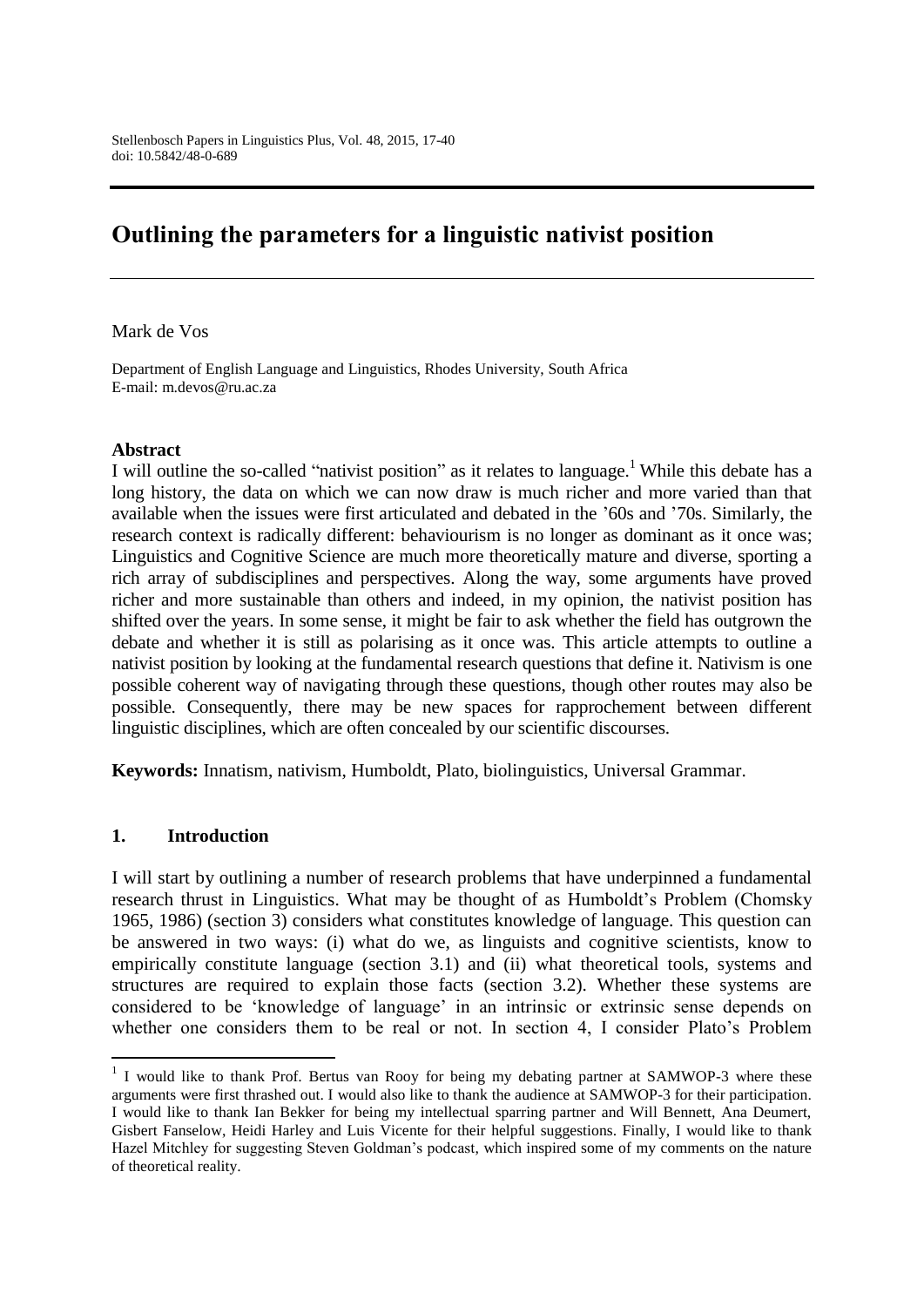(Chomsky 1965, 1986), namely where this knowledge has its origins: in discourse, in experience or in innate structures. I will argue that nativism is the least extreme available option. I will end by looking briefly at a few arguments for a particular type of nativism, which argues that linguistic structures are the result of language-specific computation, rather than general, cognitive systems.

There are a number of constraints on the article. Given the breadth of the debate and the decades over which it has been articulated, it will not be possible to give a comprehensive review of the debate or the literature in linguistics and ancillary fields. Interested readers are referred to Boeckx (2015), Botha (1981, 1989), Sampson (2001), Newmeyer (2005; 2014a,b,c), Harris (1993), Seuren (2009), Holmberg (2010), Piattelli-Palmarini (2000), among others. In addition, readers will find illuminating the spirited interchange between Lapin, Levine, Johnson, Roberts, Holmberg, Piattelli-Palmarini, Reuland and Uriagereka in successive editions of *Natural Language and Linguistic Theory* (volumes 18 of 2000 and 19 of 2001), as well as the interchange between Newmeyer (2004, 2006), Roberts and Holmberg (2005), and Holmberg (2010).

The expansion of cognitive science to such varied disciplines as genetics, computer modelling, psychology, philosophy and a plethora of linguistic frameworks is both a testament to the vitality of the field but is also impossible to cover comprehensively. Because of this, I have adopted two strategies. Firstly, I have explicitly chosen to frame the issues through a number of fundamental research questions and to provide an overview of the types of scientific, epistemological choices that can be taken with regard to them. In other words, rather than trying to define different specific positions and frameworks, I am trying to position them in a broader, ontological framework. Secondly, for the sake of specificity, I have chosen to situate myself as a generative linguist of a Minimalist type and I consistently show how this type of linguist might choose to navigate these research questions. For the non-specialist reader, I will explain what this means as it becomes relevant.

## **2. Five basic linguistic questions**

Defining the object of scientific study is always an ideological struggle and advances in theoretical depth often come at the expense of empirical coverage. For example, the Ptolemaic universe included empirical coverage of the astrological interaction between stellar systems, mental states and human intentionality (Feyerabend 1993). The Copernican solar system was only feasible at the expense of removing these from the object of study. Similarly, the objects of linguistic study are contestable. Nevertheless, the following questions help identify major research areas for linguistics (Jenkins 2000, Chomsky 1986, Boeckx 2015).

- a. What constitutes knowledge of language? **Humboldt's problem** (Chomsky 1986)
- b. How is this knowledge acquired? **Plato's problem**
- c. How is knowledge of language put to use to achieve a functional end?

#### **Descartes' problem**<sup>2</sup>

To these, Jenkins adds two questions that have become relevant thanks to advances in neuroscience and in evolutionary biology, but which are natural extensions to the original

 $\frac{1}{2}$  I will not be able to deal with Descartes' problem in this article, as it is a question that does not play a role in defining an innatist position.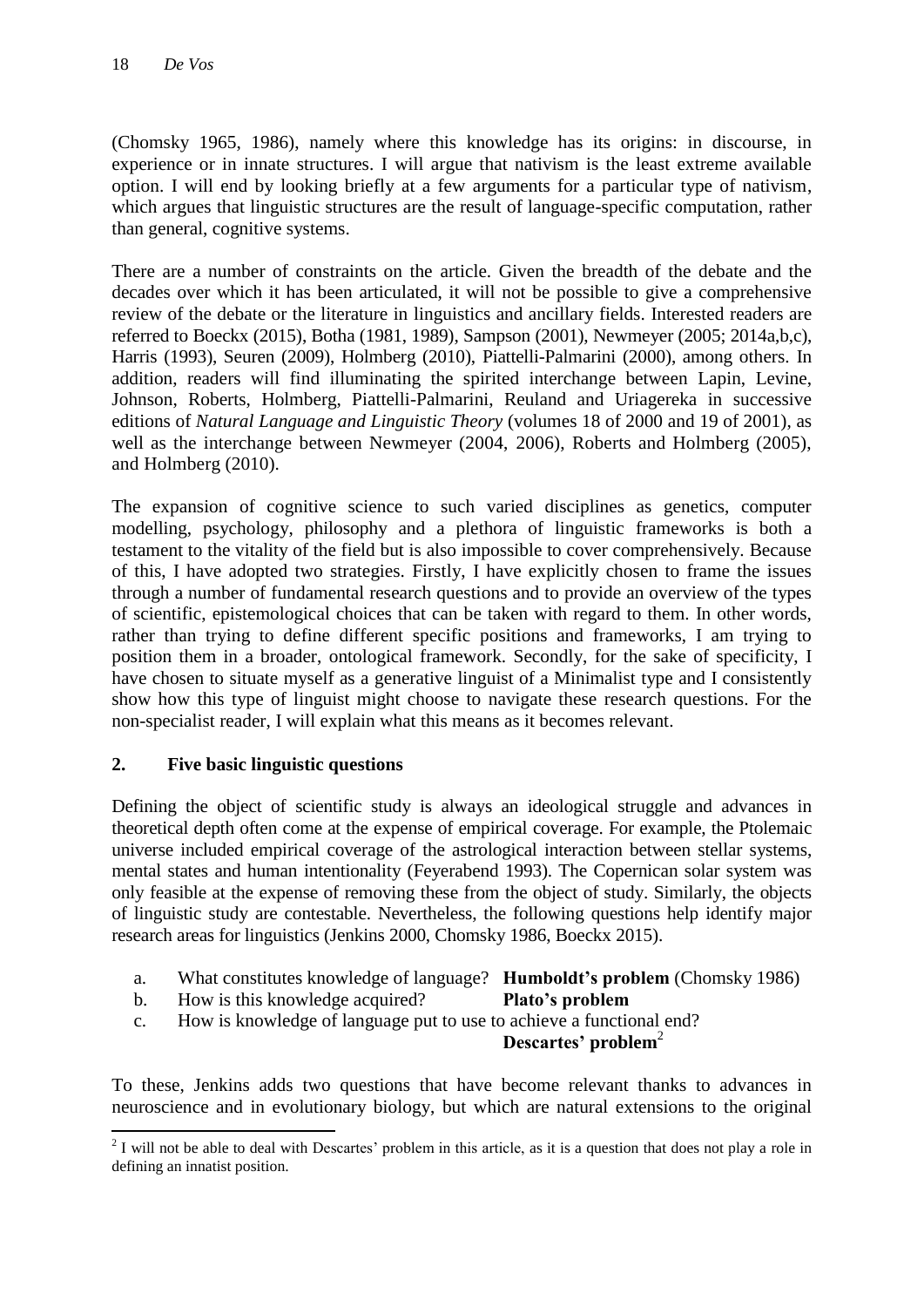questions. In my view, these last two questions are only possible if one adopts answers – particularly to Plato"s problem – that are innatist and realist in some sense, namely that at least some aspects of knowledge of language are biologically specified and are therefore biological loci for natural selection. Together these five questions constitute a 'biolinguistic' position that holds language to be the result of cognitive computation of real, biological structures rooted in neurochemistry and genetics.<sup>3</sup>

- a. What are the relevant brain mechanisms underpinning this knowledge?
- b. How does this knowledge evolve in the species? (Jenkins 2000: 11)

## **3. Humboldt's problem: What is language?**

Humboldt"s problem strikes at the heart of what the object of linguistic study is to be. In principle there are at least two ways of approaching a scientific object: (i) by describing its formal composition and then demonstrating how these result in function or (ii) by describing its functionality and then relating these to formal make-up. Both may, in principle, be fruitful but the issue may be discipline or problem-specific. For instance, in palaeontology, the classification of Palaeolithic tools is often done according to their probable function. The function can then be used to account for their diversity of forms. Similarly, in studies of the evolution of the eye (Dawkins 2004), given that the functions of eyes are limited to vision, a function that is dependent on the fixed physical properties of light, it is possible to infer the set of possible biological structures that can fulfil this function. Accordingly, eyes have evolved separately at least 16 times and use a range of different biological systems (Dawkins 2004). In contrast, in anatomy, an object such as "the human hand" is first analysed in terms of its formal structure (skeletal structure, opposable thumb and index finger, five digits for grasping, high numbers of nerve endings on fingertips, etc.) and then the infinite range of functions of the hand can be inferred from its structure (e.g. grasping, twisting, hitting, picking, caressing, holding, stirring, a receptacle for water, making love, etc.).

In my opinion, the broadly formalist and the broadly functionalist positions are closer than they would appear. Both commit scientists to detailed analysis of form: "elucidation of their functional motivation does not excuse us from actually describing grammatical constructions in full and explicit detail" (Langacker 2012: 7). Both are scientifically useful, in certain contexts, and the choice of one over the other is really a pragmatic choice about the complexity of the problems under study. However, it seems to me that for some scientific endeavours like the studies of the human hand and language, to infer finite structures and mechanisms from an infinite number of functions is more difficult than to describe the finite structures and mechanisms and then to explain how they could be used in an infinite number of creative ways.

## **3.1. What constitutes language?**

1

Armed with this insight, it is germane to ask what the formal/structural properties of language are that make it unique or which differentiate it from other cognitive, behavioural or communicative abilities. Most cognitive scientists would agree that it must include, firstly, a massive lexicon consisting of an open-class of lexemes which is infinitely extendable (Hauser 1996) and a finite set of closed-class functional items and features existing in a steady state in

 $3$  Jenkins (2000) traces the origin of this term to a conference in 1974 at which both Chomsky and Luria were present. See also notes in Chomsky (2005).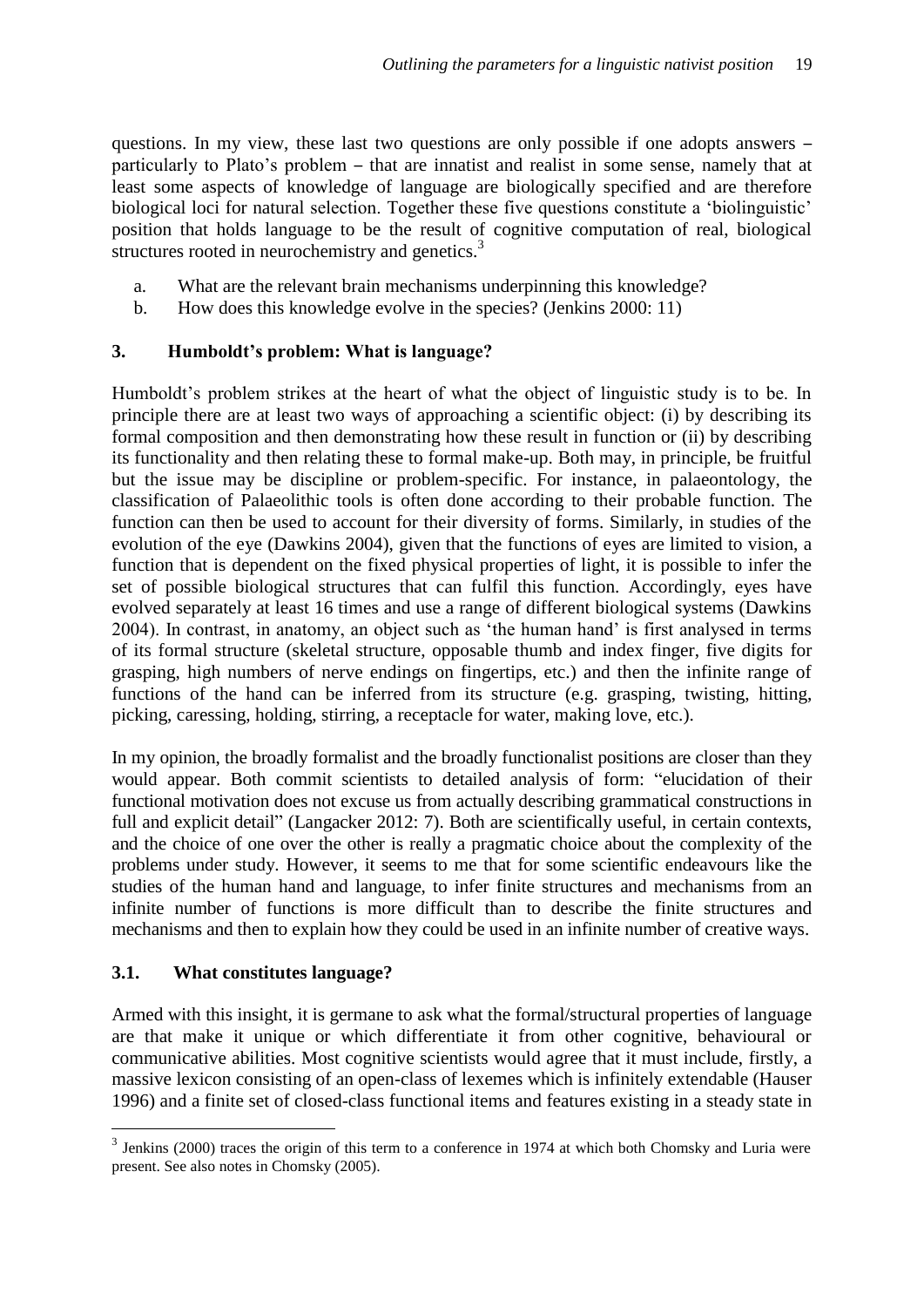individuals (e.g. mature speakers do not acquire new passive morphology, tenses, determiners, complementisers or case systems etc.). Secondly, there must be a derivational component that uses lexical items to create larger structures of some sort. Thirdly, the resulting structures are characterized by recursion/hierarchy, discrete infinity, domains, etc.

Another property of language is the fact that there are clear and obvious similarities in structural organization between unrelated languages. Generative theory has been applied to hundreds of languages since its inception and theoretical concepts are transferable. For example, the work of Julien (2002) shows relative orders of tense, aspect and mood are consistent with the Mirror Principle (Baker 1985) across 530 languages. Furthermore, the fact that Greenbergian implicational "universals" (Greenberg 1966; Greenberg, Osgood and Jenkins 1963) exist even as tendencies suggests deeper correspondences between human languages (Scalise, Magni and Bisetto 2008).

Another concrete example of an unexpected – but grammatically quite specific – similarity across unrelated languages concerns agreeing prepositions. Consider the following data cited in Baker (2010: 6).

| (1) | а. | Kambale a-ka-kanay-a                         |  | na-(*bo) abasyakulu |
|-----|----|----------------------------------------------|--|---------------------|
|     |    | Kambale 3s-PRES-speak-FV with-2 2.old.people |  |                     |
|     |    | 'Kambale is speaking with the old people.'   |  |                     |

b. Aba-syakulu b-o Kambale a-ka-kanay-a na-bo 2-old.people 2-FOC Kambale 1s-PRES-speak-FV with-2 "It"s old people that Kambale is speaking with" (Kinande)

The Kinande data replicate what was originally observed in Kilega by Kinyalolo (1991) and is found in several Bantu languages. Example (1a) shows that in Kinande, a DP *abasyakulu*  ("old people") occurs as the complement of a preposition-like category *na* ("with"). Importantly, the preposition cannot agree with the DP in this construction. However, if the DP is fronted, stranding the preposition, then agreement is obligatory (1b). Thus, extraction of the prepositional complement is licensed by agreement. The same generalization is also visible in Fijian as shown by the following data, also cited in Baker (2010: 6).

- (2) a. Eimami saa qaaqaa a "ai-Boumaa [i-na drano] ASP victorious ART native-place about-ART lake We, the natives of Boumaa, were victorious concerning the lake.'
	- b. A drano "eimami saa qaaqaa [**'i-na** ] a "ai-Boumaa. ART lake we ASP victorious about+3.SG ART native-place The lake, we the Boumaa people were victorious concerning it.' (Fijian)

In (2a), the DP *drano* ("lake") occurs as the complement of a preposition-like category *i-na* ("about"). When the DP is fronted, stranding the preposition (2b), the morphological form of the preposition changes reflecting agreement (Baker 2010 citing Dixon 1988). Kayne (1994) notes a comment from Kenneth Hale that, in SVO languages, prepositions generally do not exhibit agreement – i.e. unless the prepositional complement has moved through the specifier of P. Therefore, we can take this to be a fairly general effect across languages.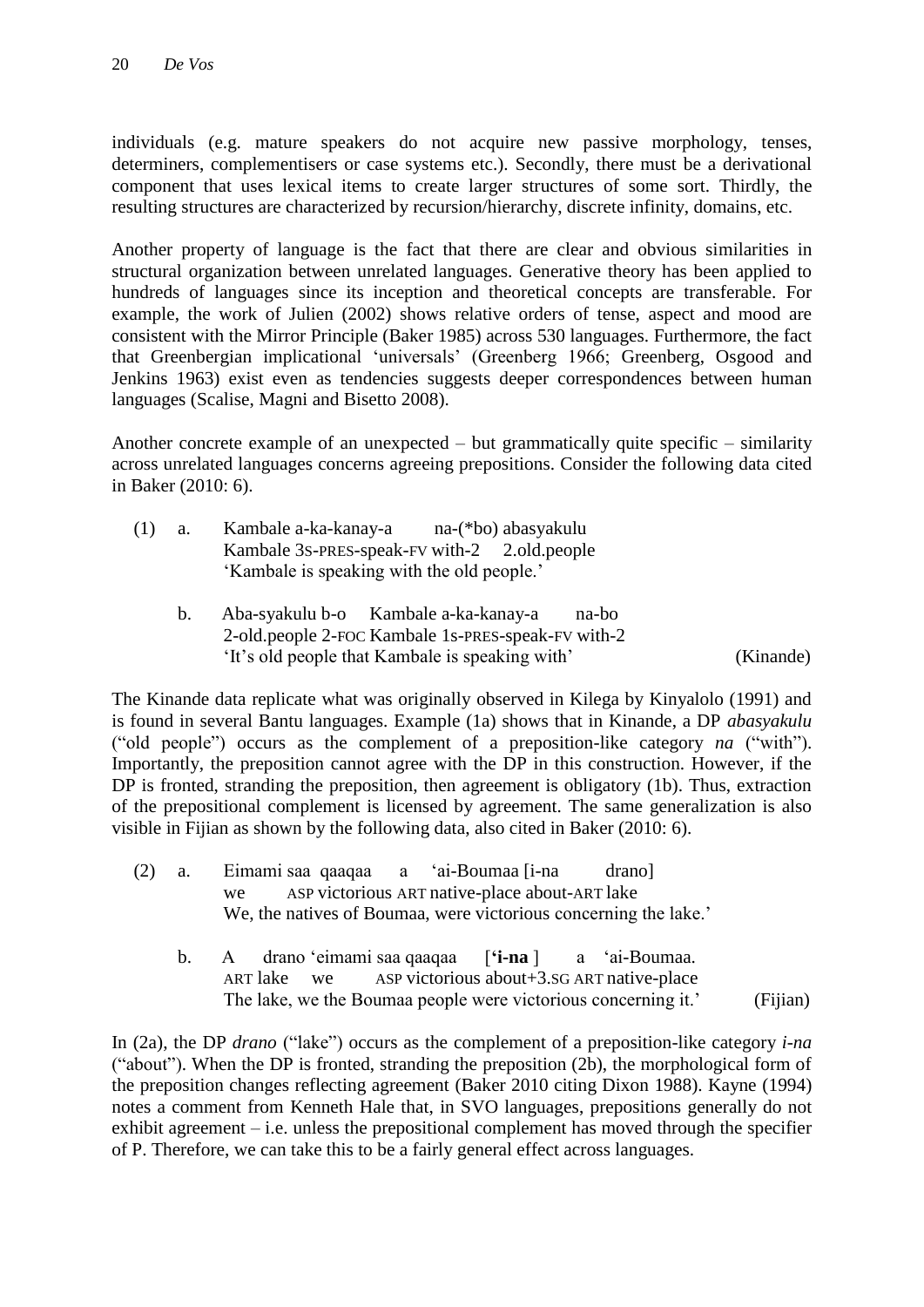- (3) a. Ek stem \*voor /vir die kandidaat I.1SG vote for.AGR/for the candidate (i) I am voting for the candidate' "(ii) I am voting in front of/before the candidate"
	- b. Watter kandidaat moet ek **voor** /\*vir stem which candidate must I.1 SG for.AGR /\*for vote "Which candidate must I vote for?" (Oosthuizen 2000: 72)

Finally, (3) shows the same pattern in Afrikaans. In (3a), the preposition *vir* ("for") takes a DP complement and corresponds with reading (i). It should be noted that the preposition *voor*  ("front/before") is actually grammatical in this sentence but it means something quite different, namely reading (ii). It is important here that *voor* is not consistent with reading (i) in (3a). When the DP is extracted in (3b) and reading (i) is kept constant, the preposition undergoes a morphological change to *voor* ("for"), which is argued by De Vos (2013) to be agreement. Extraction is illicit without this morphological change on the preposition. In other words, it is not the case that languages are infinitely variable – commonalities exist that are oddly specific and these must surely count as a property of human language to be explained.

Another type of odd congruence is the discoveries of  $20<sup>th</sup>$  century generative linguists concerning islands. Ever since Ross (1967), it has been known that languages exhibit island effects, a subtype of the domain-boundedness property of languages. Islands are logically possible but ineffable constructions. For example, (4) demonstrates a superiority effect: it is grammatical to extract a subject in a multiple-WH construction but not an object, which would "move across" the subject WH-item.

- (4) a. Who saw what?
	- b. \*What did who see what? [WH island]

Example (5) demonstrates another movement island. In (5a), the DP *a story about who* is in its unmoved, in situ position; it is possible to extract the WH-item from this constituent. Example (5b) shows a similar construction but the DP *a story about who* has moved to subject position as part of passivization; it is not possible to extract the WH-item from this moved position. Thus, extraction is illicit when the constituent has already moved.

- (5) a. Who was there [DP a story about  $\frac{1}{2}$  in the paper
	- b.  $*$ Who was [DP a story about who] printed  $\frac{1}{4}$  story about who] in the paper? [movement island]

Example (6a) illustrates so-called "Across-the-Board" extraction of a WH-item from both conjuncts of a coordinate structure, while (6b) shows that a WH-item cannot be extracted from only a single conjunct of a coordinate structure. For the sake of contrast, the same extraction is licit when the coordinator is replaced with an approximately semantic equivalent (6c). The crucial difference between the two types of construction is that (6b) is structurally coordinative while (6c) is structurally subordinative.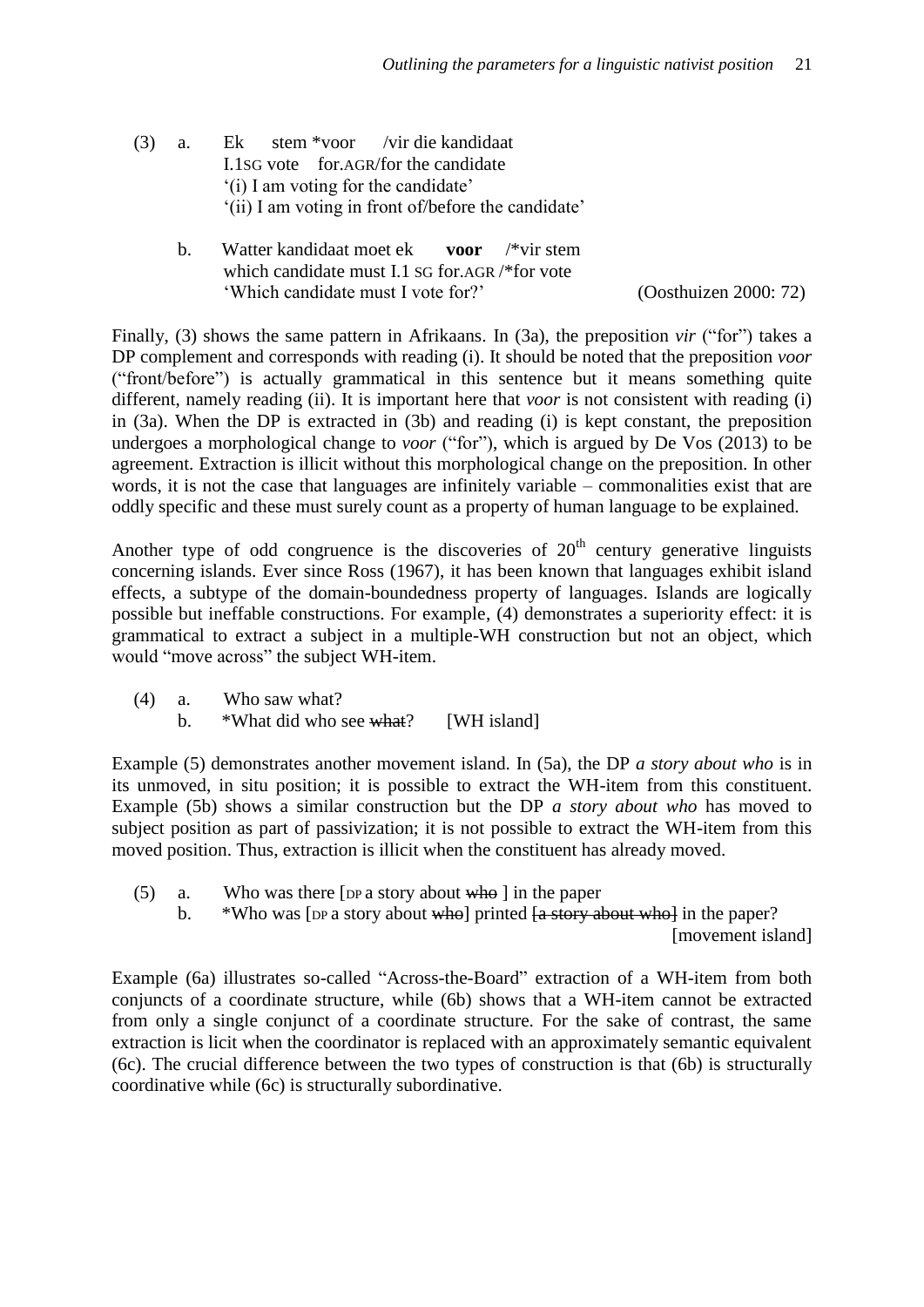**.** 

- (6) a. Who did John like who and Mary despise who?
	- b. \*Who did John like who and Mary despised Tumi? [coordination island]
	- c. Who did John like who while Mary despised Tumi?

It appears that the existence of islands and domain-bounded phenomena are linguistic universals and therefore an important defining property of language. I am not claiming that all languages exhibit all island effects in the same ways; with the possible exception of the coordinate structure constraint, islands play out differently in different languages. I would also like to thank an anonymous reviewer for pointing me to the work of Hofmeister, Casanto and Sag (to appear), and references cited therein, which attempt to explain certain island effects in terms of processing. Islands and domain-bounded phenomena are major empirical discoveries that are not anticipated in earlier literature or frameworks. These types of facts were not part of earlier linguistic traditions because Generative Linguistics not only asks what empirical phenomena are present, but also which empirical phenomena are absent (i.e. gaps in the data). The methodological step that allows these data to be identified is the identification of ungrammaticality/ill-formedness and is central to a lot of generative work.<sup>4</sup> It is important to note that (i) ungrammaticality is a generativist position, not solely a nativist one, and (ii) it is possible to do generative linguistics without access to ungrammaticality evidence (e.g. historical linguistics where one generally only has access to corpora of positive evidence); the important distinction here is that all generativists accept the possibility of admitting such evidence. All of these characteristics constitute part of the growing body of knowledge that constitutes our knowledge of language.

## **3.2. What equipment do we need to represent/analyse these structures?**

The next question that naturally arises is, given these properties of language, what theoretical equipment is needed to represent and/or analyse them? At this point, there is another theoretical disagreement that may arise between two camps: those who are committed to representation – let us call them the "generativists" – and those who are not – let us call them the "poststructuralists".

Non-representational frameworks eschew representations of language in itself. This is not to say that they do not use models or representations of the architecture or computational system, but rather that they do not produce mental representations of the object of study itself. Skinnerian behaviourism was a framework of this type, which considered the mind (and therefore mental representations) to be beyond empirical study. Rather, it focused on inputs and behavioural outputs and the various types of conditioning that mediated the two. In a more contemporary context, connectionism bears many similar hallmarks. Connectionist models are mappings between inputs and outputs mediated by neural networks with various weightings. The representation in such a model, if it exists at all, is highly abstract and not easily evaluable by humans. It is next to impossible for humans to look at the end state of a neural network and to infer knowledge from it. Correspondingly, if one reads the literature in the field, it is clear that the focus is on the models and the mappings and the computational complexities thereof. Other non-representational frameworks include many discourse analytic and sociolinguistic frameworks. For these, the aim of linguistic study is not to identify,

<sup>4</sup> Note that negative grammaticality judgements are not "negative evidence" in the sense of absence of a measurable effect, which is governed by the dictum "absence of evidence is not evidence of absence". Ungrammatical sentences are not simply "gaps" in the data.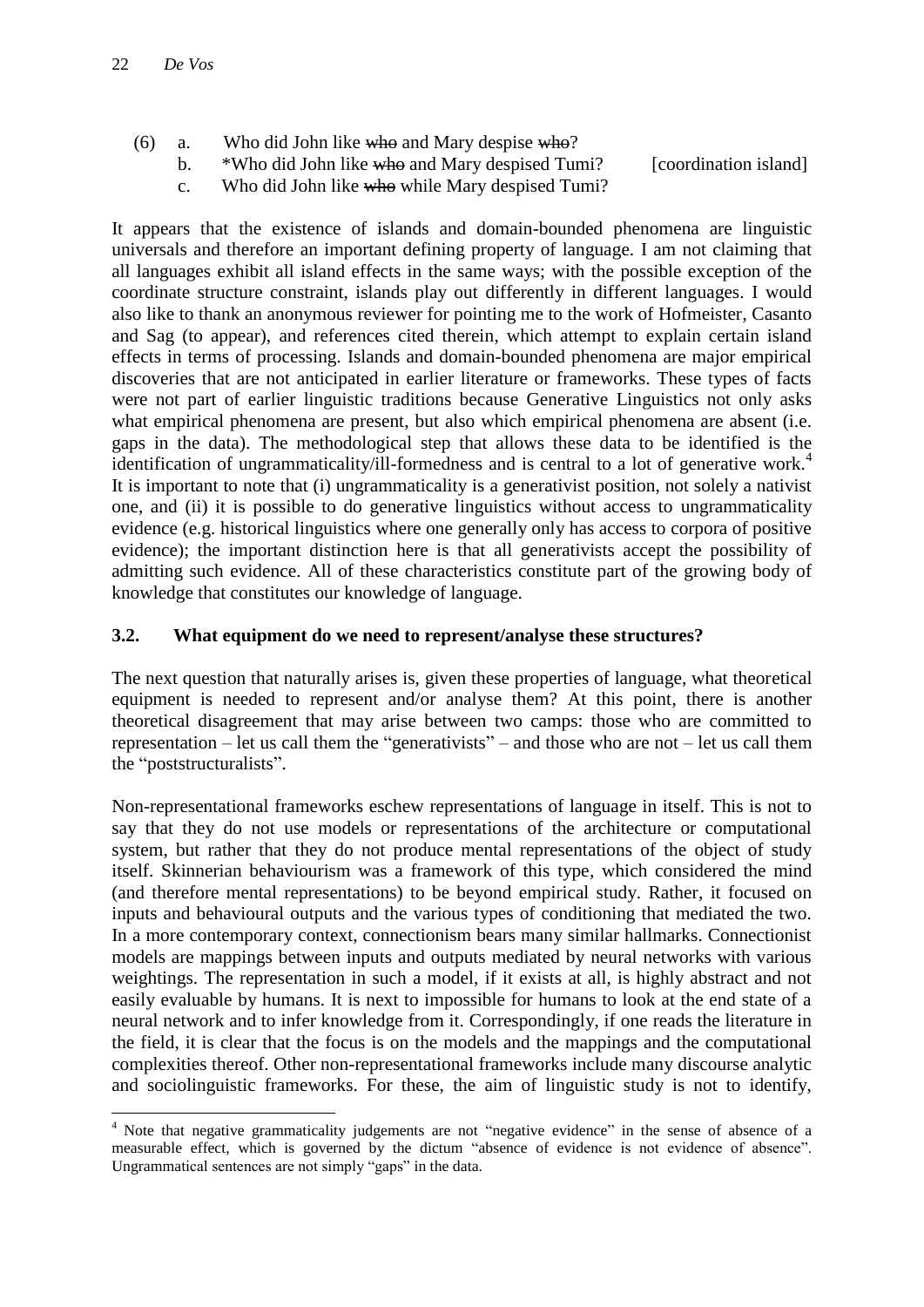describe, explain or predict language structure, but rather to uncover the complexes of social meanings that emerge from text as a whole. Therefore, they emphasise E-language rather than I-language (Chomsky 1986).

In contrast, representationalists believe that there is an intrinsic good to having a representation of underlying structure that is amenable to human reason, by which the relations between constituents can be made explicit and can be evaluated and tested.

Chomsky"s (1965) claim that the knowledge of language of an ideal speaker-hearer can be represented by a phrase structure grammar, should be read as a commitment to representationalism of this type:

The competence attained by the normal speaker-hearer is represented by a transformational generative grammar which determines the representation of each sentence on the levels of phrase structure and transformational structure (inter alia).

(Chomsky 1975: 45, in Jenkins 2000)

This position can be critiqued in terms of its specific technical requirements. Thus, whether or not linguistic knowledge can indeed be represented by a context-free vs context-sensitive grammar or whether linguistic knowledge includes rewrite rules or constraints remain interesting theoretical questions, which distinguish different representational frameworks. Furthermore, the methodological decision to rely on the idealization of a speaker-hearer can certainly be revisited in the context of big data and corpus studies. However, critiques of this sort are beside the point and do not touch on the scientific ideology behind the statement. It is perfectly possible to do generative analyses using corpus data (as all historical linguistic research does). Rather, the postulation of a mental system known by an ideal speaker-hearer (which was obviously an idealization from the start) is rather a commitment to a systemic mental representation, which underpins the messiness of performance. The acceptance of a competence-performance distinction (reflected in the I/E-language binary) is one that distinguishes many representational frameworks. I would argue that accepting the distinction is inevitable in a representational system; after all, if language/text is represented, then it seems to follow that the representation cannot be the "surface" text in itself, but must be an abstraction of it. Conversely, if one does not accept a competence-performance distinction, then there cannot be an abstract representation behind the text and one is committed to the text in and of itself.

At this point, another theoretical split appears around the question of whether linguistic representations are real or whether they are simply convenient ways of characterising the data. By "real" I intend that the representations have an ontological existence in themselves and are present in the mind or brain and are therefore available for computation. The other tradition goes back to Ernst Mach, James Maxwell, Gregor Mendel, Pierre Duhem and Jean-Baptiste Fourier, among others, who argued that their contributions were merely algebraic abstractions that did not necessarily have an independent existence but which captured the data accurately nonetheless (Besson 2014). To this end, for example, Maxwell promulgated his equations, which explain the properties of electromagnetism although at that time there was no way of explaining how they linked to reality. It was only with the advent of quantum theory that the equations could be explained realistically (Goldman 2015). It is pointed out by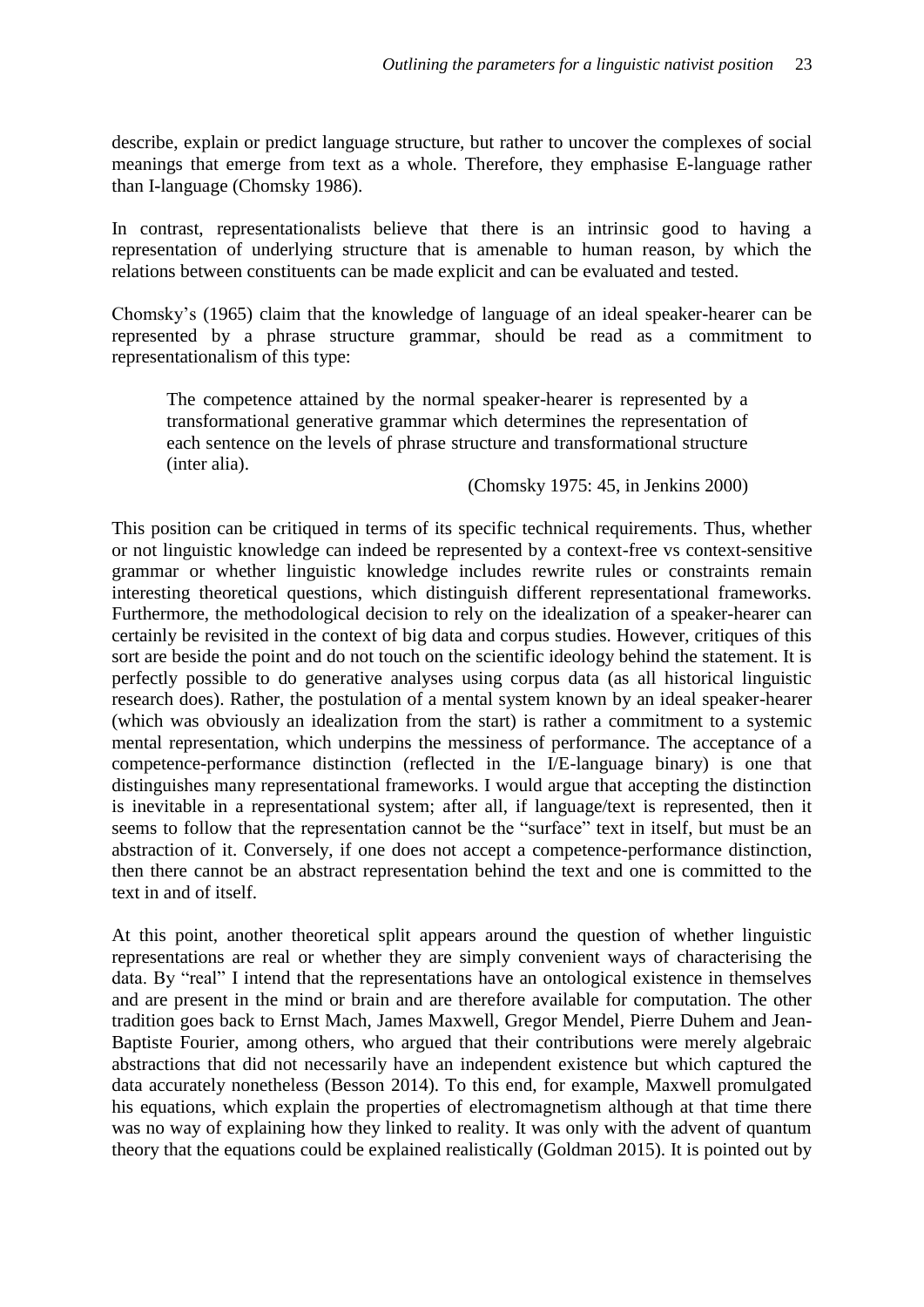**.** 

Goldman (2015) that, although it is logically coherent to maintain a non-realist perspective, scientific discourse is replete with realist assumptions and that it becomes increasingly difficult to maintain a non-realist position in the light of the subtle and accurate predictions that constitute the success of modern scientific theorising. Similarly, in linguistics, it is perfectly possible to postulate structures without necessarily being committed to their reality. In fact, almost any structural theory can be interpreted in this way. Chomsky has consistently been committed to what he would label the more stringent hypothesis, namely that linguistic representations have independent existence and are instantiated in the mind/brain. However, it seems to me that the distinction is largely paradigm-internal insofar as scientists working with either set of assumptions can productively work together and contribute toward a common knowledge project.<sup>5</sup>

Within representational frameworks, there are differing positions on the nature of the representations themselves. For example, within generative frameworks, especially in the "80s and "90s, there was robust debate on whether representations were derived dynamically in accordance with various principles (the so-called "derivationalist position") or whether the principles acted as constraints on representations (the so-called "representationalist position").<sup>6</sup>

While the exact technical content of this representational system differs from framework to framework (e.g. Merge, Move, Agree, Parameters, LFG L-structures, Categorial Grammar types, etc.), it is possible to identify common assumptions that characterise many, if not all, frameworks of this type. Firstly, allied to the guiding principle of representationalism is the principle of symbolic abstraction, which is used to derive the ontology of categories over which representations are computed. These categories are usually represented by features of various types, e.g. nouns, verbs, selectional features, EPP feature on T; Dative case on a preposition; animacy feature on a pronoun; EPP on P, etc. Another way of representing abstraction is the notion that language involves creation of sets. Sets are used as a modelling language for representations in semantics, categorial grammars, HPSG, LFG, Principles & Parameters, and Minimalism (Montague 1974, Epstein and Hornstein 1999, Uriagereka 1999, Chomsky 2001b). From these can be inferred various relations defined over sets including hierarchy, constituency, quantification, c-command, asymmetry, antisymmetry, minimality, extension conditions, etc. as well as set-building or set-modifying operations such as Merge, Move and Agree.

Linked to the concern with symbolic abstraction is the principle of digitisation, which is meant to capture the discreteness in "discrete infinity". Digitization is the ability to impose a discrete schema onto the continuity of experience. Digitization is not necessarily inherent in representation (although it is very closely linked), but rather encodes empirical facts about language: in many ways, the linguistic system appears to be digital. For example, the following two phrases capture the same truth-conditional content although (7a) is a finite clause headed by a verb, while (7b) is a noun-phrase headed by a noun.

<sup>&</sup>lt;sup>5</sup> Where the commitment to realism becomes important is when one attempts to expand the domain of enquiry beyond Plato"s, Humboldt"s and Descartes" questions to the biolinguistic questions. These latter two questions are only amenable to study if one takes the realist position, i.e. that linguistic mechanisms are "real" and therefore available as loci of natural selection.

 $6$  The terminology is confusing as I use the term "representationalism" in a broader sense in this article.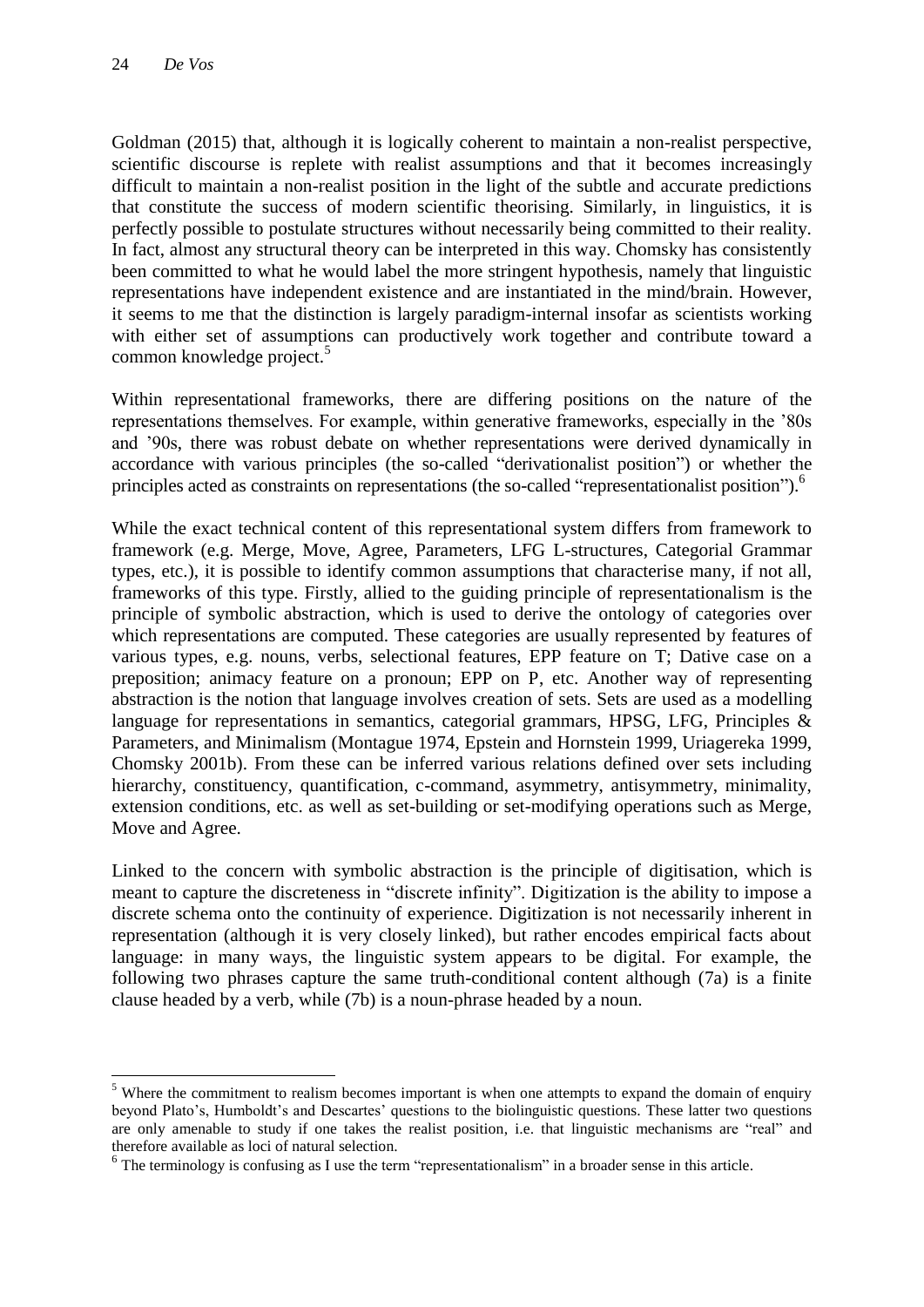- (7) a. Scipio destroyed Carthage
	- b. Scipio"s destruction of Carthage

Important here is the way the arguments are introduced into each of these. In (7a) the direct object "Carthage" is assigned accusative case by the verb (specifically, "little *v*"), while in (7b) the semantic object is assigned case by a semantically empty preposition. This is because it is a digital property of nouns that they do not assign case, while it is a property of transitive verbs that they assign accusative/objective case. Moreover, grammaticality changes sharply if one inserts a case marker or removes it, as illustrated in (8).

- (8) a. \*Scipio destroyed **of** Carthage
	- b. \*Scipio's destruction Carthage

Thus, the structural properties of nouns and verbs are different and appear to operate in a binary fashion and are not derived from semantics or function. In other words, it appears as though the mind imposes a digital mapping on the continuity of experience.

In summary, there is an epistemological choice to be made about whether or not it is the task of linguistic science to lay bare the structures that produce the empirical data of the world. If one chooses a non-representational route to grammar, then the focus tends to be on the architecture of apparatus that produces the data and that data become a means to the end of understanding the machine.<sup>7</sup> If one chooses a representational route, then the focus is on the internal, computational operations within the mechanism that generate representations of the data in itself.

## **4. Plato's problem: Where does this apparatus come from?**

Once scientists have committed to representations and systems and categories to drive them, it becomes necessary to ask from whence it all comes. There are multiple answers to these questions, each implying different paradigms. Depending on one"s answers to the previous questions, one may take a number of positions here.

## **4.1. The social, discursive construction of knowledge of language**

1

One type of answer is framed in terms of society: the structures and categories on which language depends are not a property of biological individuals but are discursively coconstructed in society in the same way that culture is. This constructivist orientation is predominant around discourse studies, e.g., inter alia, Critical Discourse Analysis (Wodak 2007, Fairclough 2001), Speech Act Theory (Butler 2010, Searle 1969), Rapport Management (Spencer-Oatey 2000), etc.), literary criticism, etc. In these fields, it is natural to consider language as a functional resource to achieve discourse ends, where language is infinitely variable, infinitely changeable and dependent on shared conventions established by culture within discursive communities. These approaches are strongly non-representational in their epistemological commitments and consequently cannot seriously grapple with the main question at hand, namely where does the representational equipment come from. Thus, while these approaches describe how language is used in society to achieve communicative aims,

<sup>7</sup> I only mention non-representational approaches to grammar here. However, there are many nonrepresentational approaches of a sociolinguistic or discourse-analytic nature that do not focus on grammar.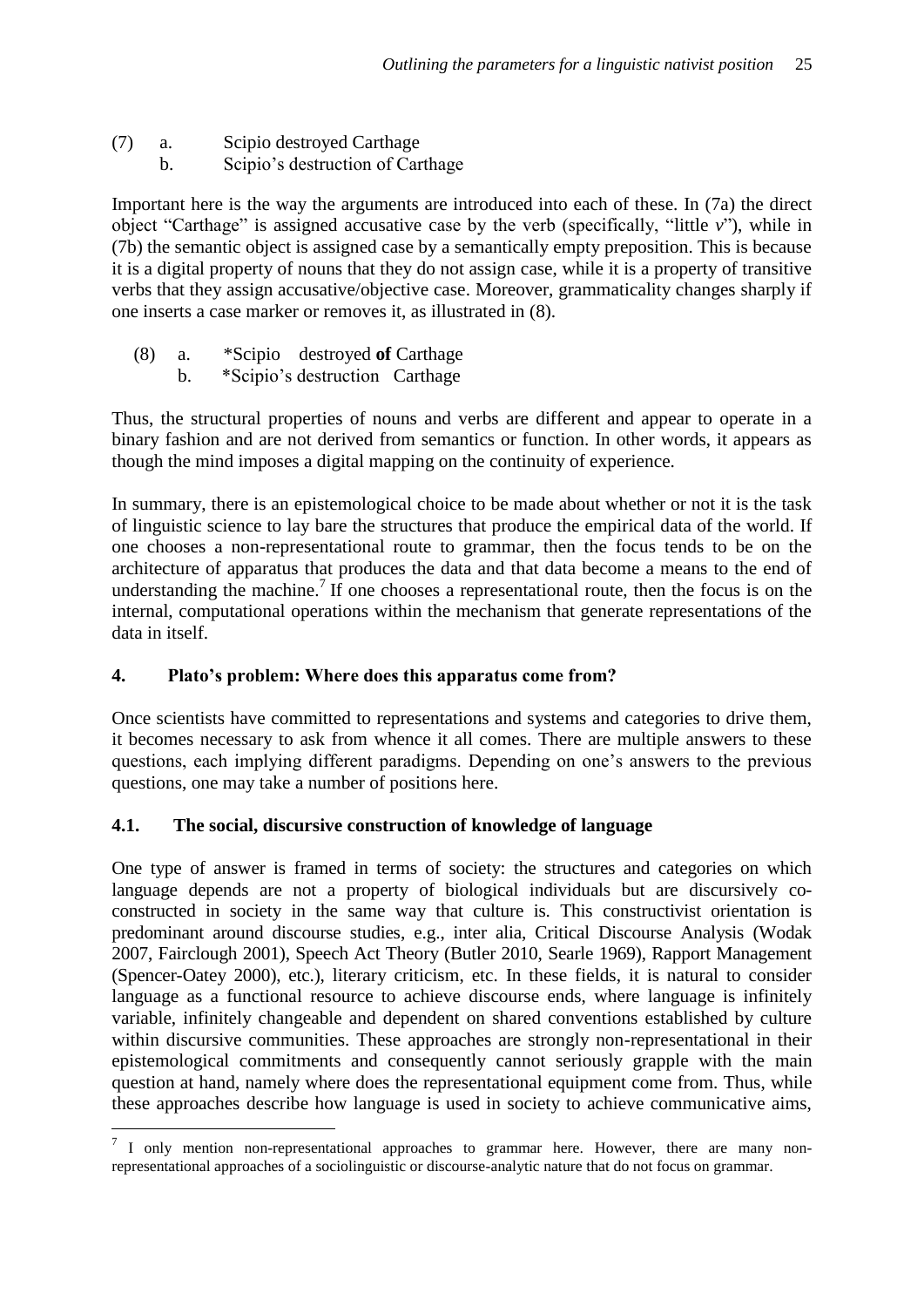**.** 

they are silent on why language has the structures it does and not others, why language is uniquely human and how it evolved in the species. This is precisely because the technical details of language appear to be biologically and not societally endowed. Consequently, there has been no explanation for discrete infinity, the existence of islands, movement, negative polarity items, agreement or for the existence or non-existence in particular languages of specific constructions within this framework. The language-in-society framework is therefore largely irrelevant here.

#### **4.2. Strong empiricism**

Another school of thought draws on the empiricist tradition of Locke, Hume, and later Skinnerian behaviourism, connectionism and "corpus-driven" (Tognini-Bonelli 2001, Biber 2009) linguistics. This school holds that knowledge of language is acquired entirely through one's experience of the world, i.e. through an interaction with data.<sup>8</sup> Consequently, Mind is seen as a "black box" or treated in homogenising terms such as "general cognition". It is important to see these claims in historical context. During the "50s and "60s, cognitive science was in its infancy. Neuroscience was practically non-existent and the only means of looking inside the brain was with X-rays. The first attempt to scan a human organ (the brain) with ultrasound had only taken place in 1942 and, until the invention of the CT scan in 1972, the ability to look into a functioning human brain was extremely limited. Moreover, until the discovery of DNA (1953), the manner in which biological structure could be transmitted was not understood. In addition, the basis for mental computation and learning was not in place until Farley and Clark implemented a Hebbian neural network in 1954 (Farley and Clark 1954). In this particular historical context, it made sense to adopt a strong empiricist position because the alternatives were too imprecise. Against this backdrop, when Chomsky (1965) and Lenneberg (1967) made claims about the mental and biological substrates of language, it was revolutionary. Perhaps for the first time, linguists were able to glimpse into the workings of cognition through the lens of language when other means of doing so were extremely limited. Since then, much more information has become available within linguistics.

There has been an explosion of knowledge […] from studies of languages and dialects that now number in the thousands. […] Evidence bearing on these questions is now available from numerous areas; e.g., syntax, semantics, morphology, phonology, articulatory and acoustic phonetics, language acquisition, language change, specific language impairment, language perception, sign-language, neurology of language, languageisolated children, creole language, split-brain studies, linguistic savants, and electrical activity of the brain, among others.

(Jenkins 2000: ix)

However, it is my contention that the evidence from linguistics is no longer the most important or the most prominent in the debate on the nature of Mind; linguistic evidence is just one of many types of evidence now available. Recently, there has been a resurgence in interest in nature–nurture debates. Prominent among these are Jesse Prinz"s (2012) *Beyond* 

<sup>&</sup>lt;sup>8</sup> Unlike the innatist position, this is not a straw man: empiricists really do make claims about the absoluteness of experience, e.g. Karmiloff-Smith Plunkett, Johnson, Elman and Bates (1998) explicitly (and persuasively) point out that knowledge cannot be inherited because neural nets develop in experience-dependent ways. Those that do not – i.e. those that hold that some systems are acquired while others are innate – are really holding a nativist position.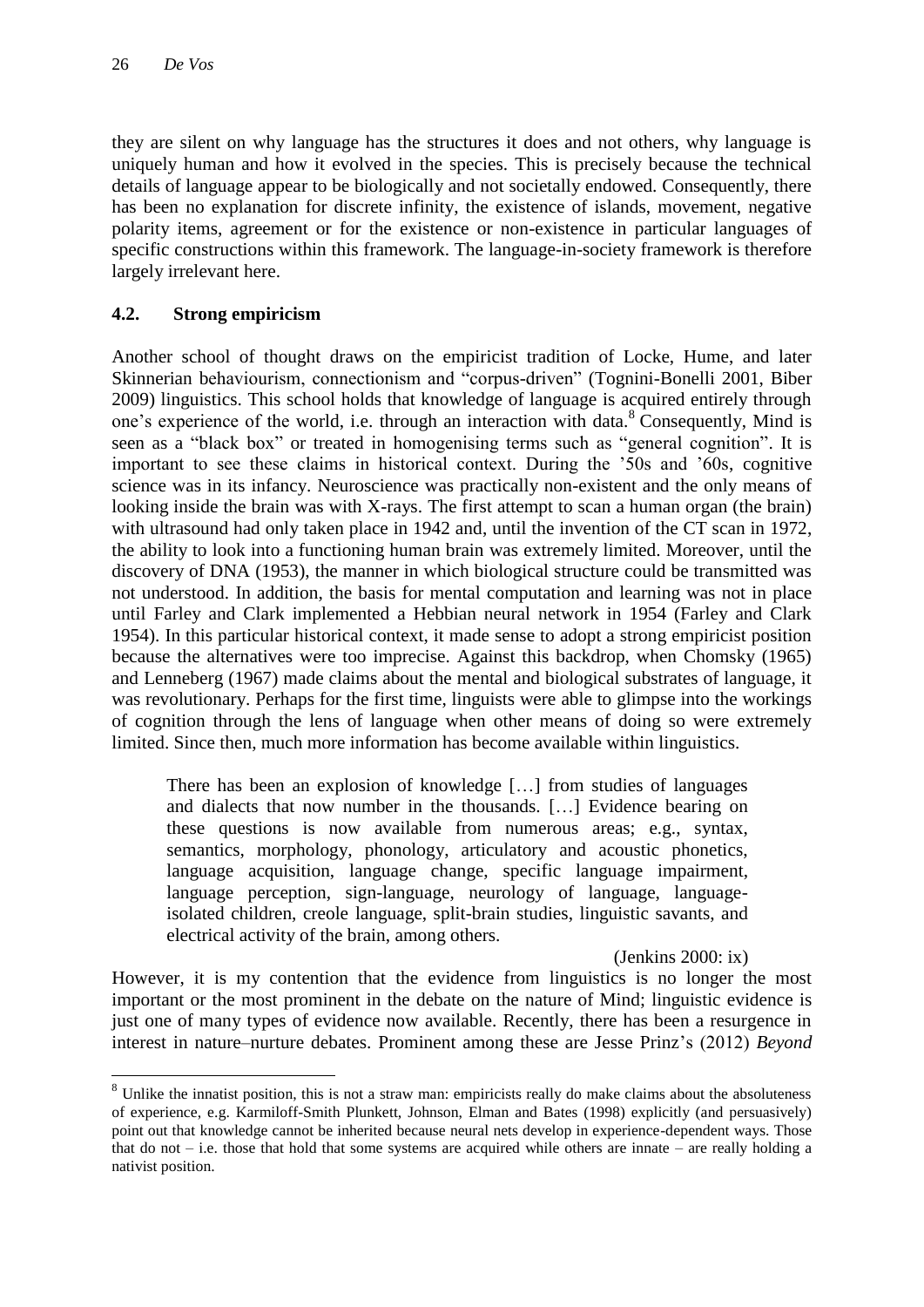*Human Nature* and Steven Pinker"s (2003) *The Blank Slate*. In each of these, discussions of innatism in language are only one of several that include a range of cognitive sciences. Since the early "60s, the range of evidence and information available to cognitive scientists has expanded dramatically. Linguistic evidence for nativism is now only one of many; insights about cognition come from medicine, computer science, psychology, neurology, genetics, evolutionary biology and many others including linguistics. The brain can be studied with CT and (f)MRI imaging, it can be modelled with Bayesian networks among many others, it can be studied through experimental behavioural studies, and its functioning can be affected by chemicals and drugs. Given these advances, there is no reason to continue to place the Mind and brain off limits and, consequently, there is no reason to necessarily adopt an a priori empiricist stance.

What these advances tell us is that the biology of the physical body is specialized and modular: lungs, hearts, brains, pancreases and livers all perform different functions with different physical and biochemical processes, each specialized to its own task. The difference between physical organs and mental ones is that we are better able to characterise the chemical and functional transitions from a multicellular blastula to a functioning organism.<sup>9</sup> We should ask ourselves why the psychology of the Mind or the biology of the brain should a priori be any different. During the heyday of behaviourism, the notion of the mind was anathema. Consequently, there could never be anything specific within it; to the extent that cognition was theorisable within behaviourist frameworks, it necessarily had to be of a general nature. However, in modern cognitive science, particularly neuroscience, the debate about modularity is alive and well (Calabretta 2007, Frankish 2011). It is not the case that the better ability to see and infer the brain"s workings through f/MRI, CT/CAT, DOI/DOT and EROS imaging has put the question of modularity to bed. The visual cortex is particularly well studied and it is known that there are more than 30 specialized modules involved in visual perception in primates (Van Essen, cited in Ramachandran 2011), at least some of which are physically localisable as well as being mentally modular. There are distinct mental modules for facial perception and visual body perception: evidence from akinetopsia, achromotopsia, and visual agnosia point to a module for motion processing (Zihl, Von Cramon, Mai and Schmid 1991); experiments on selectively blinding kittens show there may be modules for horizontal and vertical edge detection (Hubel and Wiesel 1962); the mind has specialized modules for recognising faces and within those modules, specialized components for identification of mouths and eyes (Arcurio, Gold and James 2012). Even at the level of individual neurons there is specificity: there are specialized neurons for mirroring action

**.** 

<sup>&</sup>lt;sup>9</sup> It might be countered that physical organs are not modular in the sense that they all derive from stem cells based on cellular experience (e.g. chemical gradients) and general principles of cellular development. This is true of course, just as it is true for the development of neural architecture; neurons that are locally stimulated develop more connections in response to those experiences, which may lead to specialization of subsystems of neurons. The argument goes that since the specific properties of any particular organ (e.g. the heart) can be derived from more basic tissue via general principles, the heart is then not modular. This is, I think, a straw man insofar as nobody denies this extremely general notion of non-modularity: clearly the language faculty is embedded in neuronal development. Moreover, it misses the point that the principles governing the proper functioning of the heart (e.g. systolic and diastolic phases, the coordination of the atria, ventricles, integrity of the pericardium, etc.) are not the same principles governing the functioning of the liver (e.g. glycogenesis, gluconeogenesis, amino acid synthesis), i.e. that these organs are functionally modular irrespective of their ontogeny. As applied to language, this translates into there being a distinct difference in the claim that synchronic language processes necessarily require only "general cognitive principles" and the claim that the ontological development of the language faculty is consistent with the principle that "what fires together wires together".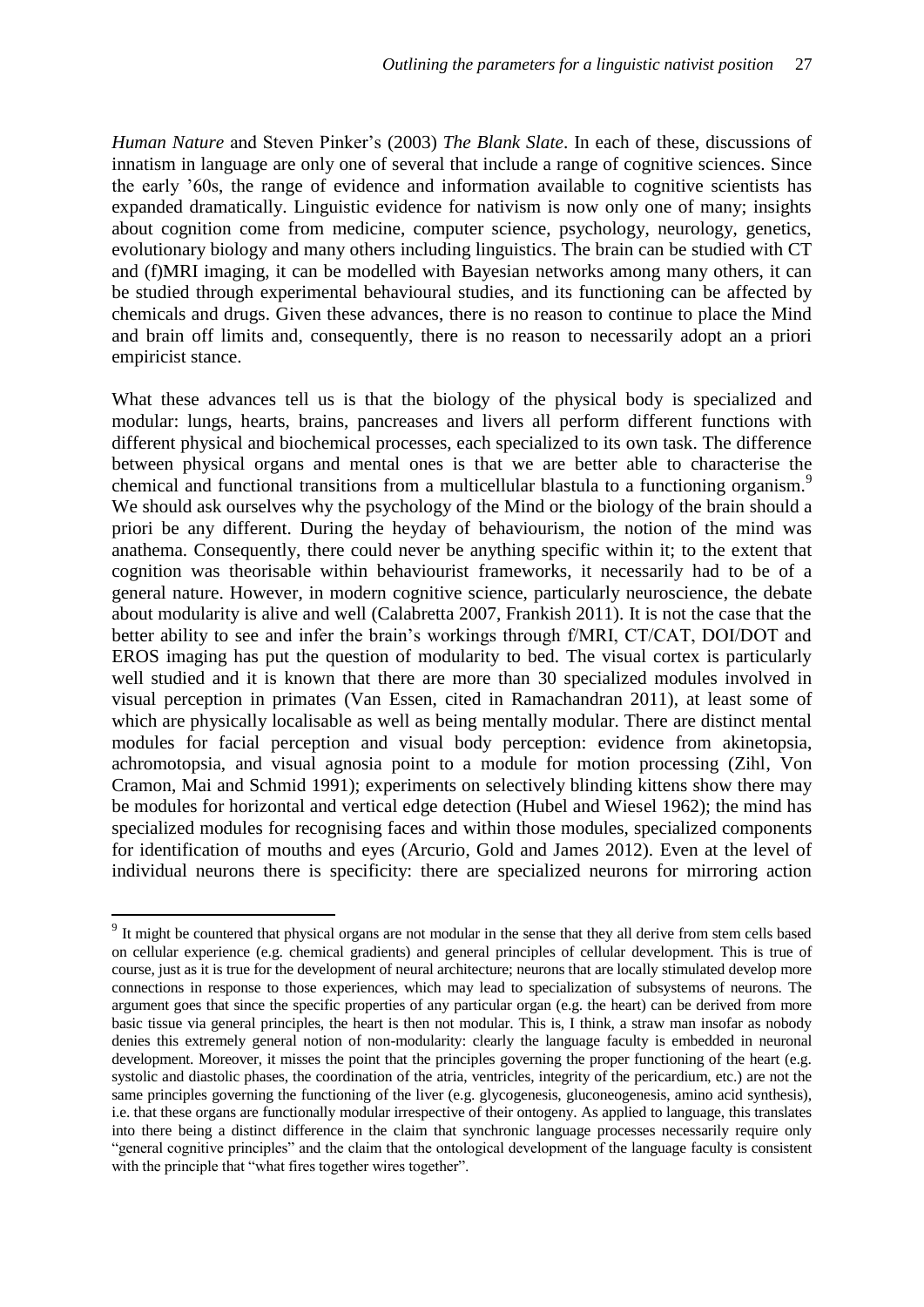(mirror neurons; Rizzolatti and Craighero 2004), neurons associated with actions that fire on visual stimulus (cannonical neurons; Grèzes, Armony, Rowe and Passingham 2003) and many other types of neurons with different functions and biochemistry. In other words, when we look carefully at what we might consider "general cognition", it devolves into fractal-like specificity. There is nothing "general" about "general cognition".

## **4.3. Nativism**

1

Another type of answer is to claim that language is entirely innate. An example of this is James IV of Scotland who allegedly locked up children minded only by a deaf and dumb caretaker and waited to see what language would emerge. The experiment was considered successful when the children uttered syllables akin to Hebrew (Pinker 1994). The point here is that this is a straw man because generative innatists have never been innatists in this narrow and indefensible sense.<sup>10</sup> "From the staunchest Chomskyan nativist to the most domain-general empiricist, all scientists concur that development involves contributions from both genes and environment" (Karmiloff-Smith et al. 1998: 588). It has always been patently clear that generative innatists considered that certain components of language were innate and biological, while others were gained from experience. Therefore, it should be borne in mind that what is called "nativism" or "innatism" is actually an intermediate position, where the real question is what and how much is innate vs acquired.

Within the nativist camp there are diverse answers to the question of exactly where innate linguistic knowledge comes from. Karmiloff-Smith et al. (1998: 588) distinguish between architectural innateness ("pre-specified learning mechanisms") and representational innateness ("pre-specified language content"). There is no doubt that biological architectures can be genetically specified. Thus the liver, heart and brain anatomy all develop in response to genetically-coded building instructions. When Chomsky (2007) refers to the language faculty as an organ, he is presumably invoking architectural innateness; Universal Grammar  $(UG)$  as a means of acquiring language should be read in terms of architectural innateness.<sup>11</sup> There are two problems here: the first is that there appears to be, what Jenkins (2000) calls "methodological dualism", i.e. a double standard applied to cognitive sciences. While we have no trouble accepting genetically pre-specified physical structures such as hearts and livers, or pre-specified complex behaviour such as bee dances, there seems to be a reticence among many cognitive scientists to allow cognitive structures to be developed similarly.

The second problem is that we do not yet know enough about the language faculty to specify exactly how it is encoded genetically; more precisely, although we understand a lot about language as a mental object, we do not yet understand how particular cellular configurations translate into what we know about Mind. In a real sense, we are in a similar position to

 $10$  Even Descartes, it should be noted, did not discount experience. The point of the parable about the demon revolves around an acknowledgement that experience plays a role in how we see the world; Descartes" argument was that experience could not be known to be infallible and so his sceptical method was aimed at distinguishing what was known from experience vs what could be known intrinsically.

<sup>&</sup>lt;sup>11</sup> A reviewer pointed out that Chomsky (2001) assumes an innate set of features and that this might be considered representational innateness. I do not think it is as clear as that and an argument can be made that the types of features Chomsky (2001) talks about could be part of the pre-specified derivational architecture. For instance, these features are not "semantic" in the sense that their semantics play no role in the computation; the computation is blind to whether features are for Case, Tense, Agreement, etc., and operates by blindly matching interpretable/uninterpretable pairs. Seen from this perspective, a feature need be no less architectural than Merge. At the very least, I think it is incumbent on linguists to be clear about what type of innateness they refer to.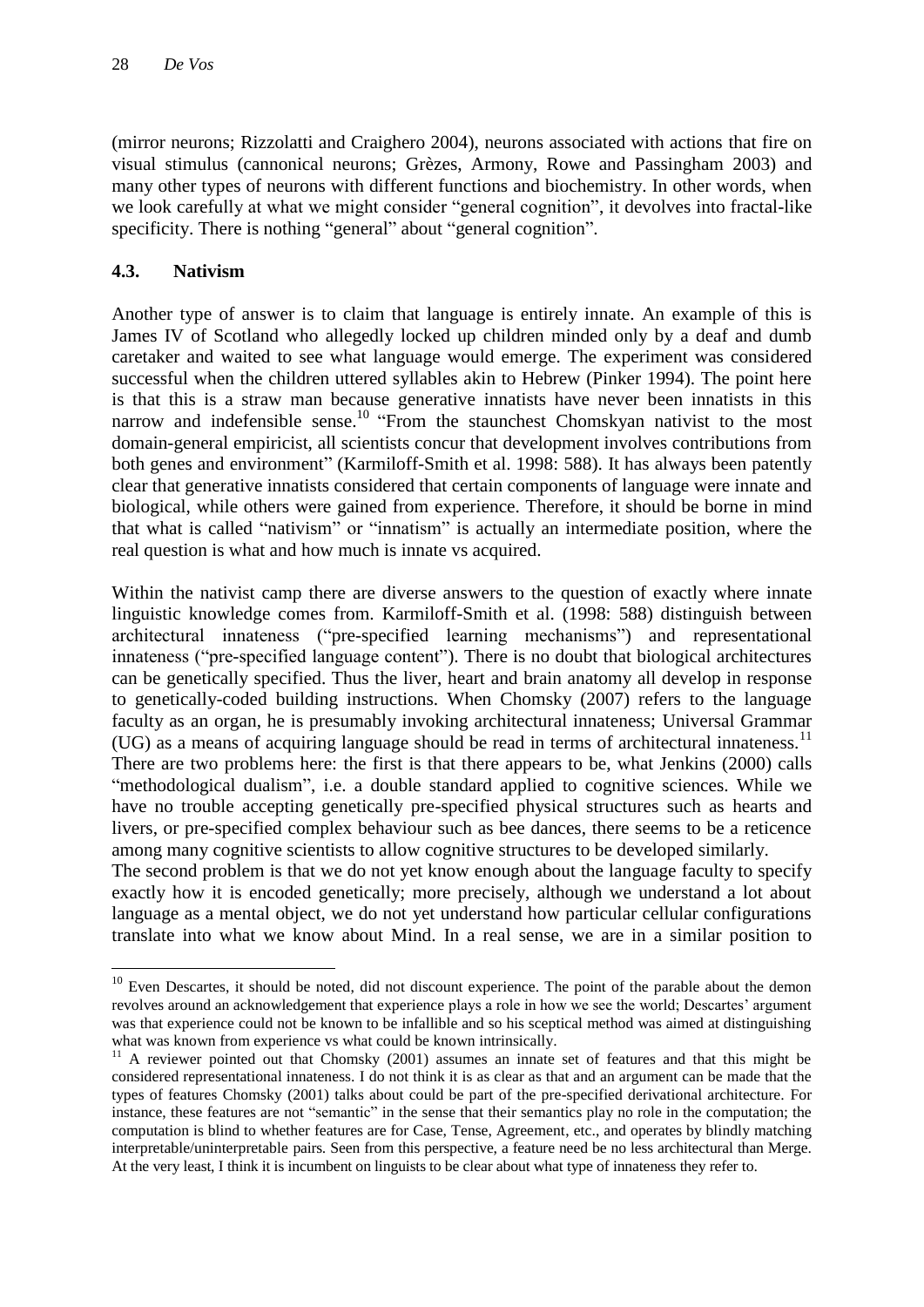Gregor Mendel who was able to show that genetic characteristics were inherited and to develop coherent mathematical models of inheritance but who was unable to specify the precise biological mechanism. Similarly, Charles Darwin and Alfred Wallace were able to formulate the theory of evolution through descent, even though they were unable to identify the genetic mechanism. It is worth pointing out that Mendel"s and Darwin"s inability to specify the inheritance mechanism in no way invalidated their results or made them less scientific – even though the exact means by which heritable traits were transmitted biologically were only outlined over a hundred years later in 1953. This is a very different scientific standard to that applied to Language – compare this to the hyperbolic claim of Karmiloff-Smith et al. (1998: 589) that "to say anything scientifically useful [about innatism] one must be explicit about the pathway from genome to phenotypic outcome".

The questions of the genetic encoding of language remain for the biolinguistic programme. In Chomskyan frameworks, UG is a module of Mind – ultimately, of course, reducing to the cellular level – and is taken as being those aspects of language that are innate/inherited. UG is more than a general propensity to acquire language; at its broadest, UG is a genetic endowment, which limits/defines the set of learnable languages in all their deep, grammatical complexity (Chomsky 2007).

The need for UG to shape the learning process has traditionally been argued for on the basis of the Poverty of the Stimulus argument. This argument claims that children are exposed to highly variable, low-quality linguistic inputs where it is not possible to differentiate wellformed from ill-formed input. Sometimes, this has been combined with the claim that the amount of data in itself is insufficient. Over the years, these claims have been disputed by showing that caregivers do sometimes correct children, that the pace of acquisition is extremely variable, etc. (Reali and Christiansen 2005, Pullum and Scholz 2002) However, it seems to me that there is an additional reason for the postulation of UG: the "richness" of the stimulus. An insight of neural networks, as applied to applications like speech recognition, is how intensely rich the primary data actually are. Audible sounds within a child"s (or a neural net"s) context include child-directed language and non-child-directed language, but also, environmental sounds, traffic, telephones, television jingles, music, different accents and voice pitch, and all of this occurs simultaneously: the stimulus is extremely rich. In the cacophony of quotidian life, it is hard to know what to pay attention to and what to ignore and to factor out the irrelevant information. And yet, anecdotal experience tells us that a parrot (i.e. an empiricist learner) acquires many random sounds, including the ringing of the telephone, while a child brought up in the same environment acquires language. From this practical perspective, a genetic predisposition to sieve the data of experience in predetermined ways would be extremely useful. The same point can be made mathematically: for any finite data set, there are an infinite number of possible analyses consistent with it (cf. the Duhem-Quine Problem). Specifically, Gold (1967) shows that a regular language is not learnable from text given infinite time.<sup>12</sup> In other words, for language to be learnable from data there needs to be an innate means of restricting the range of possible languages.

This restriction has traditionally been the role of UG. We could characterise UG as the initial state of a grammar before experience is applied. This can be represented schematically as:

**.** 

<sup>&</sup>lt;sup>12</sup> See http://groups.lis.illinois.edu/amag/langev/paper/gold67limit.html (Accessed 3 April 2015). A similar argument is presented by Carnie (2002: 15), where he shows that for any finite data set, there is more than one possible algorithm to generate it.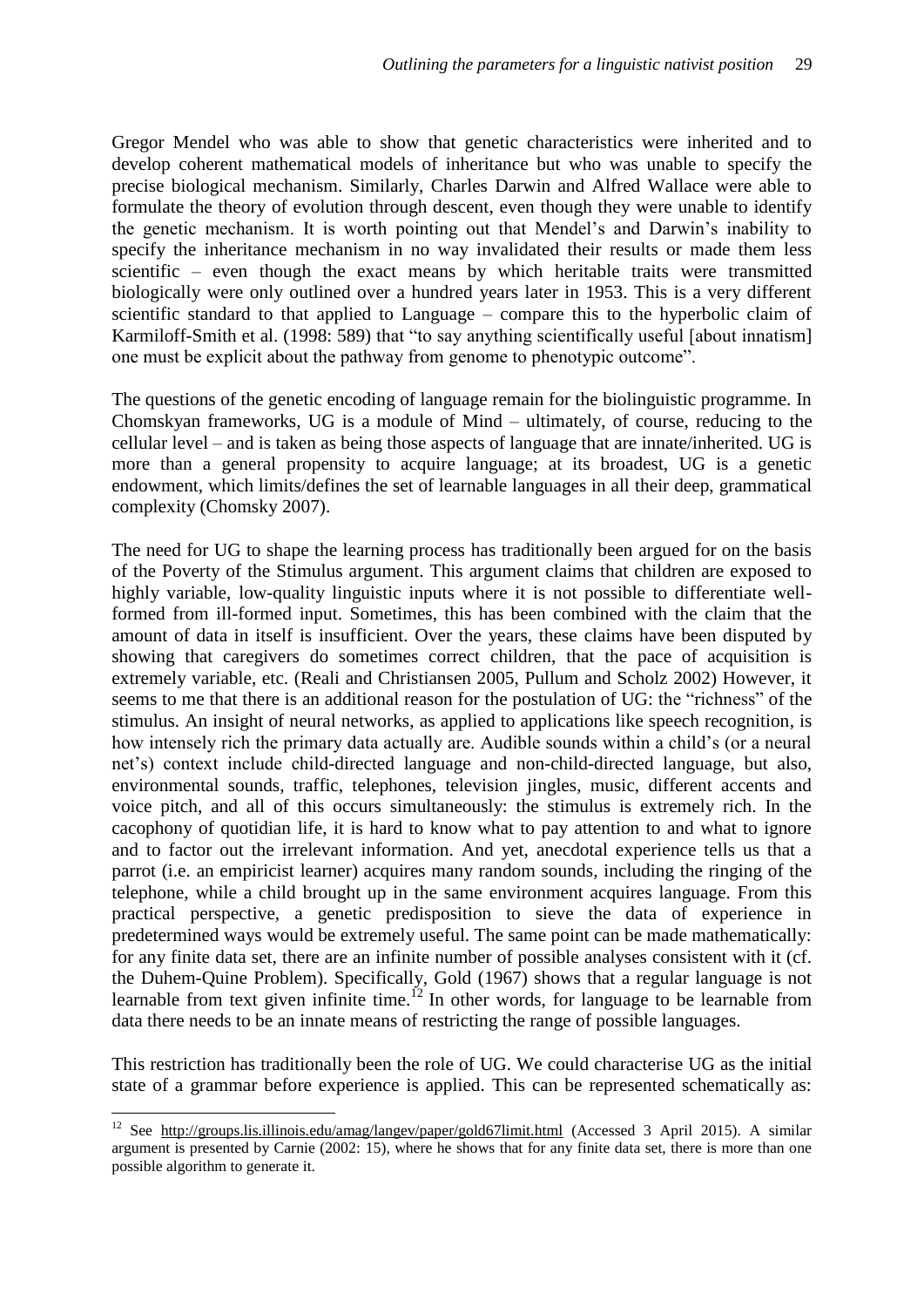Learned Language (Final State) is a product of experience applied to an initial state. Freidin (2012) points out that the initial state is by definition innate. In the words of Lightfoot (2002: 506), "[l]anguage acquisition takes place by an interaction of UG, the PLD, and nothing else."

- (9) Initial State + Experience = Final State
- (10)  $UG + Primary Linguistics Data = I-language (Freidin 2012: 30)$

Taking into account Chomsky"s (2007) "third factor" arguments, this might be modified to something like (11) where additional architectural properties of and constraints on the cognitive system may play a role. Importantly, this is only possible because the properties of the Initial State are, in my opinion, fairly restricted.

(11) Initial State<sup>Language Faculty</sup> + Experience + Cognitive properties = Final State

One question that arises is the characterization of this initial state and how it might be translated into cognitive functions. "We need a list of computations that linguistic theorists deem indispensable to solve their particular problem" (Fitch 2009: 298, in Boeckx 2015). Boeckx (2015: 7) argues that:

Until we have reached this level of "computational primitivism", until we have done this translational research, we won"t be in a robust position to tell the neurophysiologist, or the comparative psychologist, or the geneticist, what to look for.

Within this narrative, Humboldt's question has already been answered: knowledge of language (i.e. the initial state) is constituted by Merge operating over syntactic features:

[...] biolinguistics [...] is an attempt to go beyond Humboldt's problem. That is to say, work in biolinguistics […] regards Humboldt"s problem as "essentially solved". Biolinguists do so, for example, by assuming that "Merge+interfaces" is the answer to that problem (Hauser et al. 2002). Put another way, they consider the traditional focus of theoretical linguistics to be a thing of the past, and ask how the results of that literature can be used to answer the four remaining questions.

(Boeckx 2015: 8-9)

Appealing to *Deus ex machina* sits uncomfortably with scientists – although it has not prevented them from invoking it, e.g. Newton"s gravitational action at a distance, Pauli"s suggestion of the neutrino, Einstein's criticism of the EPR paradox in quantum theory as spooky action at a distance, etc. However, in these cases, the additional assumption could be provided with specific content: in Newton's case, gravitation could be measured; in Pauli's case, the precise properties of neutrinos could be predicted; in Einstein"s case, his prediction was proven correct (albeit counter-intuitively) by quantum entanglement.

Similarly, postulating well-defined components of UG with specific content allows hypotheses to be formulated and tested. The testing of hypotheses about what theoretical tools are required to analyse language are the "bread and butter" of theoretical linguists. An example is the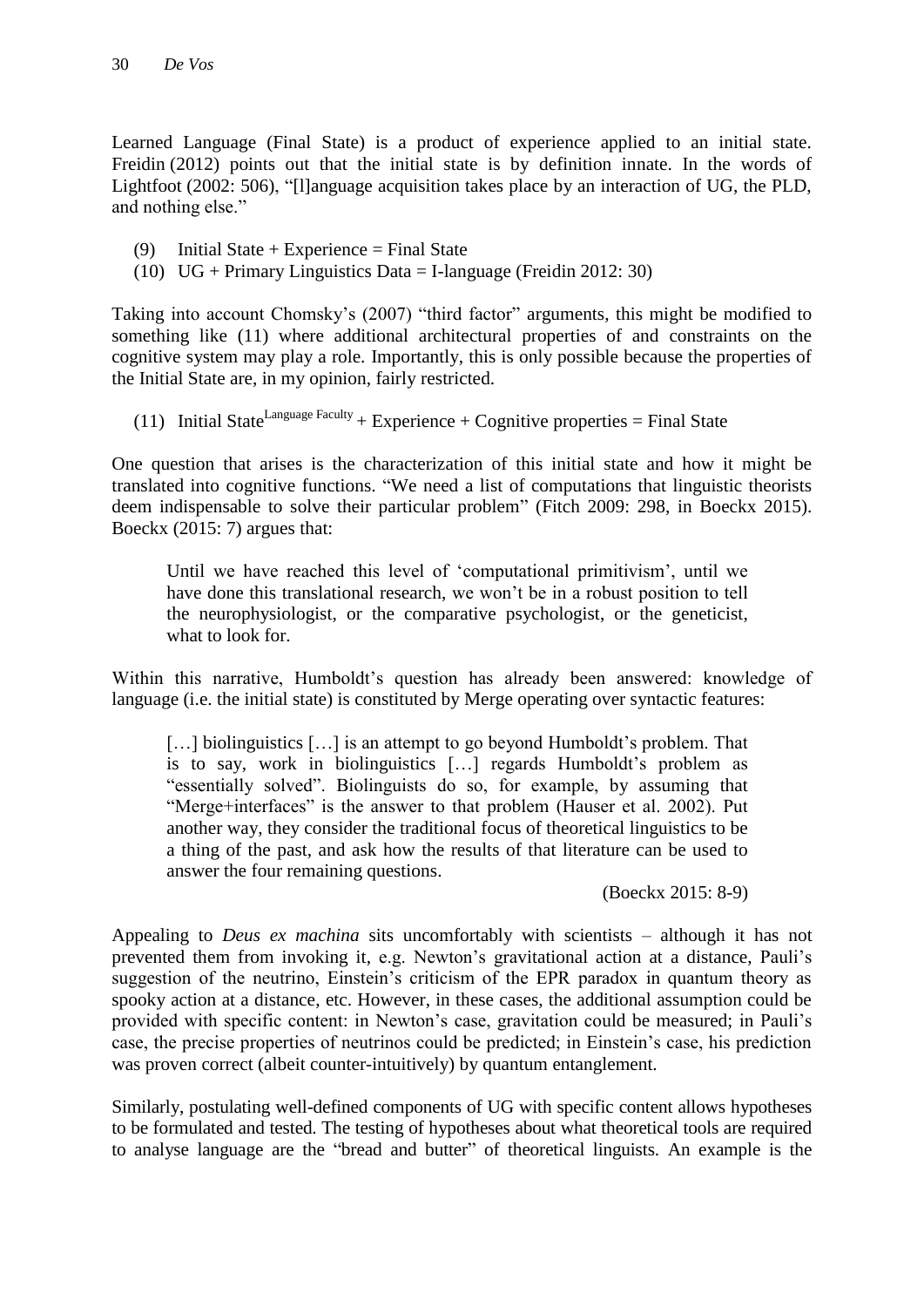various definitions of command: (i) according to Kayne (1994), c-command can look out of a left branch; (ii) Barbiers (1995: 29) argues for c-command that allows a constituent to look out of a specifier in a right branch; and (iii) M-command allows a constituent to look "upwards" in a tree, etc. These are all incredibly well-defined, nuanced and precise characterisations, which give specific content to the notion of "UG". This is not to say that our knowledge of UG is necessarily definitive or complete, or that these characterizations are uncontested: this is not how science works. But at least some linguistic characterizations are specific enough to be useful in other cognitive sciences. One such characterization of UG is thus "Merge + interfaces". In my own work, I develop this perspective: I make specific claims about the content of UG, namely that it consists of the ability to construct a lexicon, syntactic features and SetMerge; principles of knowledge representation known as "Normal Forms" (De Vos 2008, 2014a) and possibly a linearization component (De Vos 2013; De Vos 2014b,c). Within this framework, the unique structure of human language is a result of these simple components of UG interacting. Whether or not one adopts my own particular, radically Minimalist framework or any other, I would contend that UG can be made specific and contentful enough to at least start to provide the basis on which other cognitive scientists can construct testable hypotheses in their disciplines.

#### **4.3.1. Domain-general vs domain-specific nativism**

**.** 

There is considerable disagreement about the nature of this innate restriction centring around the generality vs domain-specificity of the mechanism. It is perhaps this that is the pivot of theoretical disagreement in the linguistic world. "The ravine between theories lies in how rich and how domain-specific the innately specified component is claimed to be […]" (Karmiloff-Smith et al. 1998: 588).

Whatever one's position on the exact content of UG, there may also be genetic endowments that are not uniquely human, which may nevertheless form part of the language faculty (FLB; Hauser, Chomsky and Fitch 2002). These might include, for instance, (i) a genetic cognitive predisposition to experience the world in particular ways, such as being able to distinguish dynamic events vs static entities which are then grammaticalized as verbs and nouns respectively; (ii) old and new information; (iii) Figure vs Ground, and (iv) analogical reasoning, etc.

Chomskyan linguistic frameworks explicitly adopt the working hypothesis that the language faculty also includes domain-specific computation (i.e. the modularity hypothesis).<sup>13</sup> It is worth distinguishing two types of modularity within Minimalist-type approaches. The first is of a technical nature and describes the interactions between different components of the Y/T model of language, e.g. the PF interface may not introduce symbols that require computation at LF; similarly, LF may not introduce items that require PF computation into the representation, etc. I will not be dealing with this conception of modularity here. The second, related, notion of 'modularity' is the claim that the operations applied within language are not available elsewhere in the cognitive system, i.e. as far as we know, there are empirical properties of

 $13$  This is not the same as claiming that the language faculty is unique to humans. It is quite possible that highly specific cognitive systems can be used in the human species to compute language but that these could be adaptations of specific cognitive systems in a precursor, but which are not "general cognitive systems". Consequently, whether these domain-specific systems are part of FLN or FLB (Hauser et al. 2002) is not relevant here, I think.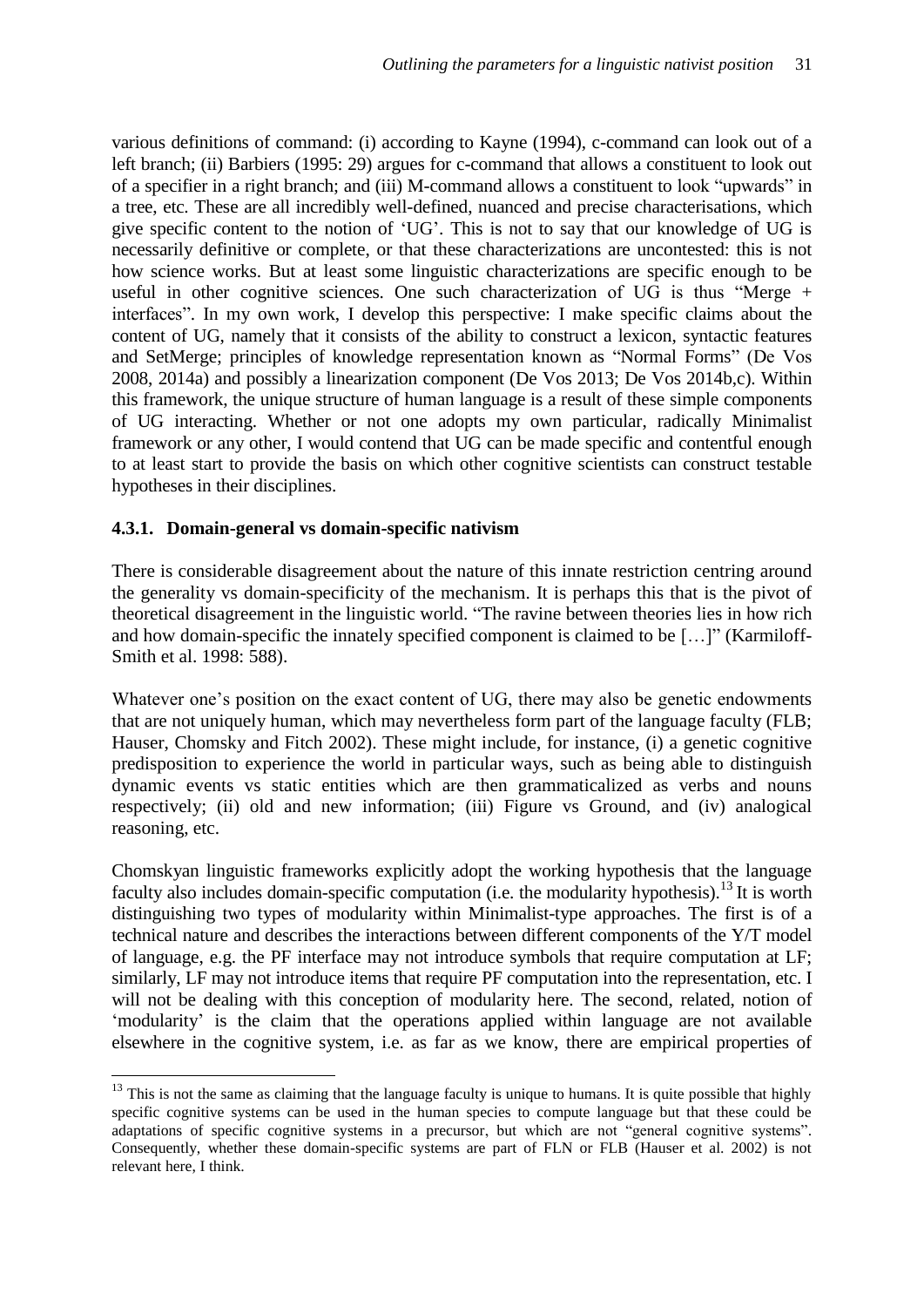**.** 

language that appear to be unique to language and appear not to be true of other behaviour; similarly, the types of computation that occur in language appear not to have obvious correlations in other mental systems, and therefore these computations are domain-specific.

When seen against the backdrop of a cognitive science historically dominated by behaviourism, it is evident that the modularity hypothesis was an important means of differentiating generative linguistics from behaviourism and to distinguish mental from external behaviour. It is notable that generative theory has adjusted its position on modularity over the years from a very rich UG in the Principles & Parameters/Government & Binding approaches to a relatively lean one in early Minimalism (Chomsky 1995), an even leaner version in later Minimalism (Hauser et al. 2002), and finally to making allowance for "third factor" (broad, cognitive, UG-external) influences (Chomsky 2007). For example, the Principles & Parameters framework balances universal principles with language-specific settings for parameters (Lightfoot 1993, Holmberg and Platzack 1995, Holmberg 2010, Holmberg and Roberts 2014). This means that the set of principles and the set of languagespecific, learned parameter settings are potentially very large. Minimalist syntax places all language-specific features and settings as lexical items, and universal principles are radically reduced to Merge, Move and Agree and then, in Hauser et al. (2002) to just recursion (presumably instantiated by Merge) although this move is resisted by some who prefer a richer UG (Chomsky 2001a, Pinker and Jackendoff 2005).<sup>14</sup> Principles are thus restricted to these three. Parametric settings may still be a very large set but there are constraints placed on the nature of parameters: they must be expressible by features on lexical items (i.e. parameters may not be expressed as properties of constructions).

Furthermore, the insight behind the Minimalist Program also affects modularity in subtle ways. The Strong Minimalist Thesis contends that the properties of narrow syntax are determined by the bare output conditions of the PF- and LF interfaces – and nothing else (Chomsky 2000 *et seq*.). In other words, the representational output of the syntactic component must be visible to – and evaluable by – the conceptual-intentional interface and the sensory-motor interface: even if syntactic computation may be domain-specific, its outputs cannot be. In addition, there have been a number of studies attempting to show that linguistic-type principles are involved in musicality, numeracy, vision (Gregory 1997) and even one"s moral sense (Roedder and Harman 2015). Given that the modularity hypothesis has adjusted in these ways, it is possible that this hypothesis is no longer as central a tenet as it once was. If it was conclusively demonstrated that all linguistic computation was, say, exapted from the visual cortex, then there might not be any immediate consequences for Minimalist theory: the analyses would stand, the data and insights would stand, the Strong Minimalist Hypothesis would also most likely stand and might even receive support from the finding.<sup>15, 16</sup>

<sup>&</sup>lt;sup>14</sup> Chomsky (2001a) incorporates an innately pre-specified feature inventory. De Vos (2014) argues that reducing UG to Merge still requires a substantial set of operations and features upon which Merge relies and that, consequently, it is only a superficial reduction in complexity.

<sup>&</sup>lt;sup>15</sup> However, the question would still remain why visual neurons had been exapted in this way in humans but not in any other seeing animal – an interesting question for biolinguistics.

 $16$  To assess the plausibility of this claim that a retreat from modularity would not necessarily impact the practice of linguistic analysis, it might be useful to consider that we have case studies where it has already happened. Consider the distinction between FLN and FLB introduced by Hauser, Chomsky and Fitch (2002). This paper radically and suddenly made the claim that recursion might be the only component of syntax that might not have precursors elsewhere. This meant that "narrow syntax" suddenly became much narrower (Faculty of Language Narrow; FLN) while the broader language system (Faculty of Language Broad; FLB) was, in principle, open to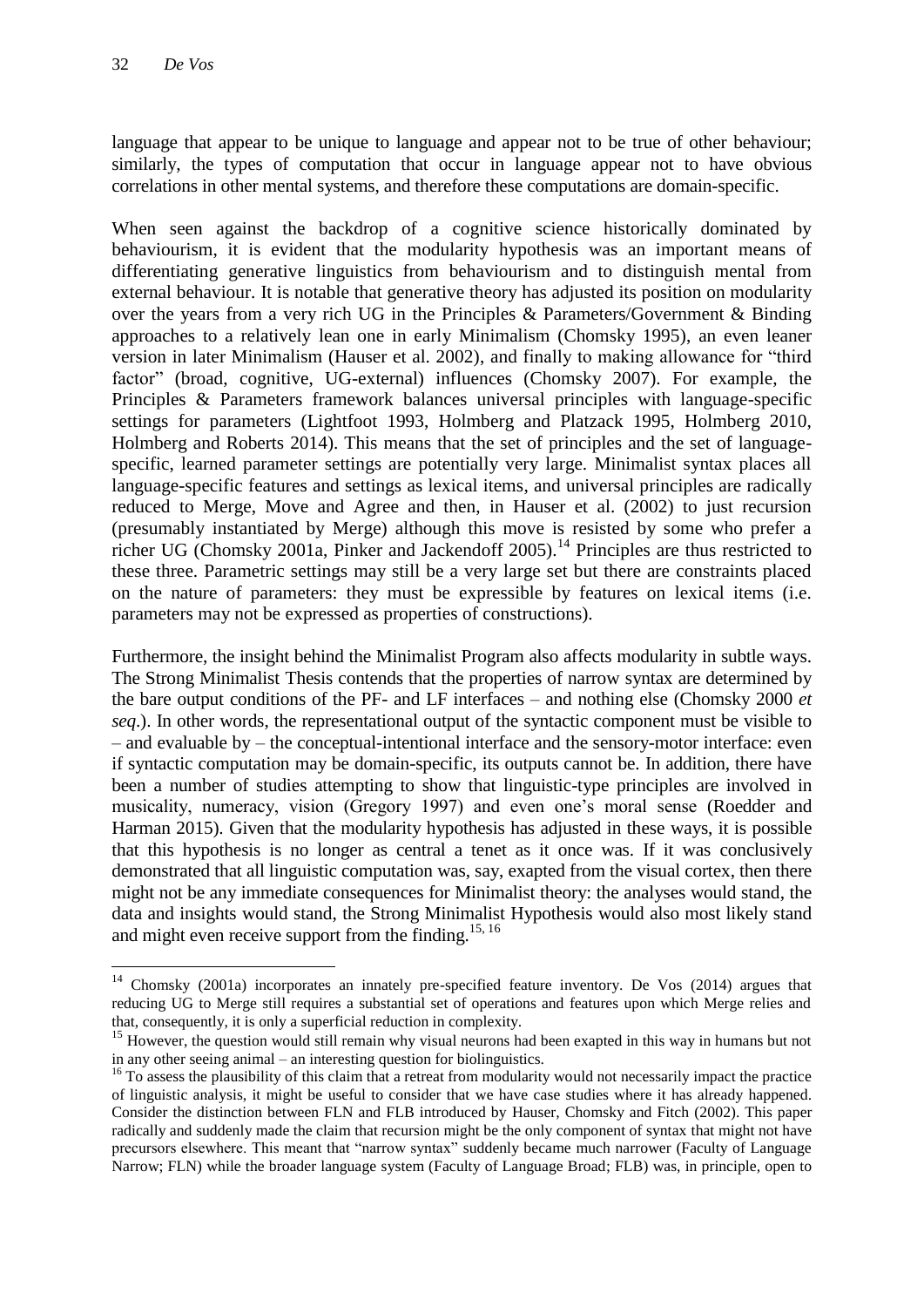However, I think that there are several good empirical and methodological reasons to maintain the modularity working hypothesis. Firstly, modularity should be kept because the data demand it. Language is qualitatively different to any other communicative behaviour that we are aware of (see section 3 above). While a fair amount of research has attempted to demonstrate recursion and context-unboundedness in other animal behaviour, as far as I know, there is no other cognitive behaviour that displays anything like island constraints, or like the conditions on extraction from PPs mentioned above. Similarly, Principle A/B, ATB, and A/A-bar effects, among others, seem specific to language. If language only uses "general cognitive principles" then surely these types of effects would be commonplace in the animal kingdom. But island effects appear to be limited to language and language appears to be restricted to humans. In the context of these facts, it makes sense to posit modularity as a working hypothesis.

Secondly, modularity should be kept because it is good science: it challenges scientific assumptions as the literature on the debate amply attests. If the hypothesis explicitly stands to be refuted then this deepens our understanding of cognition and how language is embedded in the brain. Despite decades of research, the modularity hypothesis has still not been persuasively disproven, in my view. This is not because it is inherently undisprovable. If it could be shown that another cognitive process had the same characteristics as language, then the modularity of that process would be disproved, e.g. if island effects occurred during visual processing; if Principle A/B effects could be found in the maze-solving abilities of mice; if quantifier-raising effects were exhibited in discrimination tasks among pigeons; if problem-solving could be shown to involve functional "layers" reminiscent of the distinction between CP, TP and vP; if an A/A-bar distinction arose in kinship systems in bonobos, etc. Any of these would be sufficient to show that the types of computation that are fundamental to language are also available in other types of cognitive processes. Decades of close and nuanced analysis of diverse languages have shown these effects to be present in language. The burden of proof lies on those who would claim otherwise, and abandoning the modularity hypothesis as a methodological principle of conservativeness would mean that cognitive scientists are no longer held to this rigorous standard of proof.<sup>17</sup>

Importantly, the ways in which innate and learned learning architectures may be evolutionarily related are also becoming better understood. Frankish (2011) points out that specialized subsystems are characteristic of evolutionary systems and that specialized cognitive systems are probably more efficient than general cognitive systems. Jacobs and Jordan (1992) show that an undifferentiated learning network can develop internal specialisation. However, this finding must be interpreted in the light of the findings of

**.** 

other cognitive processes. This was a retreat from modularity and has subsequently been confirmed by Chomsky"s (2007) suggestion that linguists look to broader, cognitive "third factors". Despite this departure from modularity and a radical opening up of the field, minimalist syntax continues in a robust fashion.

<sup>&</sup>lt;sup>17</sup> The degree to which these linguistic phenomena are specific to language is evidenced by the fact that it is hard to even imagine what they might look like in non-linguistic domains. Perhaps this is a significant portion of the problem: there is a collective failure of the scientific imagination in being able to think of how an object of analysis in one domain can be effectively transferred to another with very different scientific objects. There are interesting findings that deserve deeper investigation to see if they can be developed into proofs of this sort. For example, if it could be shown that apes use abstract features in analogical reasoning tasks (something apparently unique to apes) then the feature-driven properties of language could be shown to be non-modular. Ultimately, features are part of the discreteness characteristic of language. Similarly, Roedder and Harman (2015) identify island phenomena in moral behaviour. If these effects could be validated, replicated and developed in greater detail then they may be very persuasive arguments against modularity.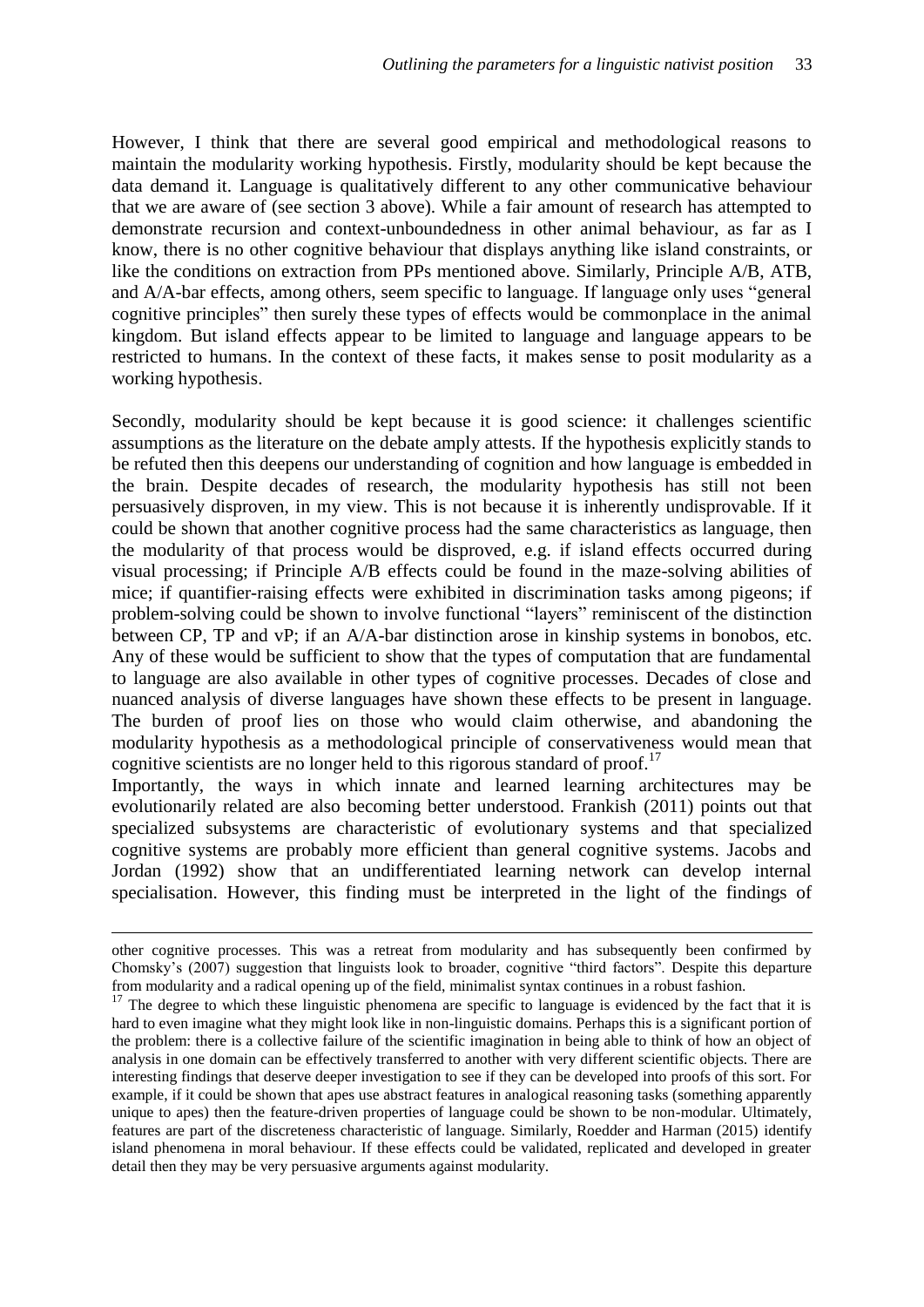Calabretta (2007), who develops a theory of the evolution of modularity itself. She argues that such learning in undifferentiated (non-modular) networks is subject to "neural interference" and "genetic interference" which can be reduced if the learning network is inherited through sexual reproduction: "entrusting the task of finding the neural network architecture to evolution and that of finding the network connection weights to learning is a way to completely avoid the problem of genetic interference" (Calabretta 2007: 403). If these types of results hold up to scrutiny, they strongly suggest that modularity is compatible with modern understanding of both language and the brain, and a new consensus is possible.

## **5. Conclusion: The content of UG**

In this paper, I have, starting with fundamental research questions, outlined a set of epistemological choices that cognitive scientists need to make. The aim of this is twofold. Firstly, it provides a descriptive framework by which we can evaluate different theories and positions the better to compare and critique them. Secondly, it explains the nativist position against its alternatives.

- a. General research programme:
	- (i) Does the framework accept the three main research questions?
- b. Humboldt"s problem: the nature of representations:
	- (i) Is the framework representational?
	- (ii) Are the representations real or abstractions over data?
- c. Plato"s problem: the origin of knowledge:
	- (i) Is knowledge from society, from experience, from internal specification, from a (nativist) combination of internal and external specification?
	- (ii) If a nativist position is chosen: How domain-specific are the computations?

Although this paper – which was based on a debate at a conference – started around questions of nativism vs empiricism, I have argued that this is only one of many epistemological choices made by linguists. The differences between the theoretical clusterings characterized as "generative" or "functionalist" do not necessarily hinge on formalism vs functionalism, but rather on their commitments to a range of issues such as modularity, representation and empiricism/nativism which, in turn, can be seen as choices prompted by Humboldt's and Plato"s problems. I have tried to show how many of these same choices are present in other fields of scientific enquiry. I argue that generative nativism is one particular way of navigating these choices and that, in fact, generative linguists have made considerable progress toward resolving and moving beyond them.

#### **References**

Arcurio, L., J. Gold and T. James. 2012. The response of face-selective cortex with single face parts and part combinations. *Neuropsychologia* 50: 2454–2459.

Baker, M. 1985. The Mirror Principle and morphosyntactic explanation. *Linguistic Inquiry*  16(3): 373–415.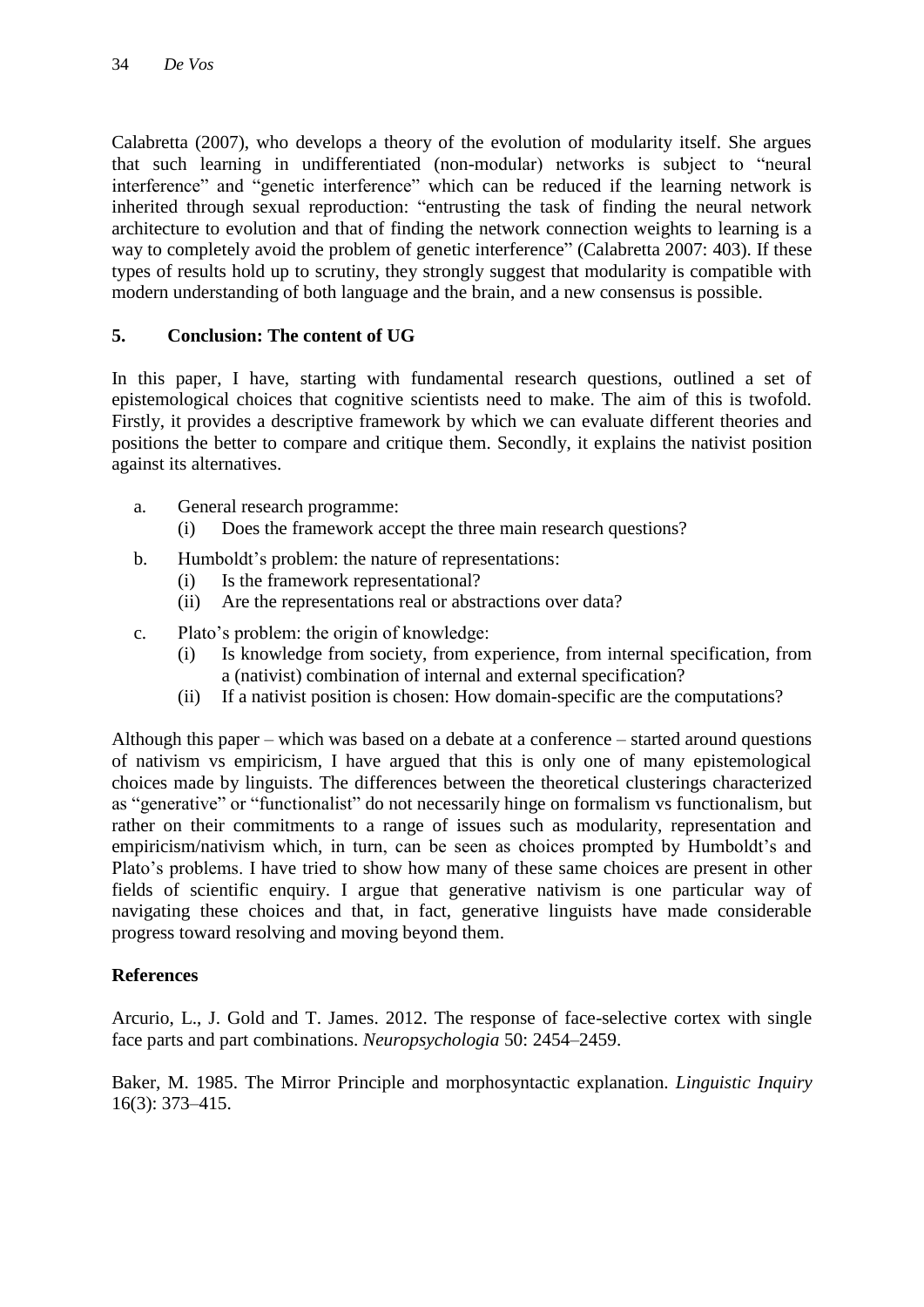Baker, M. 2010. On parameters of agreement in Austronesian languages. In M. Raphael, E. Potsdam and L. Travis (Eds.) *Austronesian and Theoretical Linguistics*. Amsterdam: John Benjamins. pp. 345–374.

Barbiers, S. 1995. *The syntax of interpretation*. HIL Disserations 14. The Hague: Holland Academic Press.

Besson, U. 2014. Teaching about thermal phenomena and thermodynamics: The contribution of the history and philosophy of science. In M. Matthew (Ed.) *International handbook of research in history, philosophy and science teaching*. London: University of Toronto Press. pp. 245–283.

Biber, D. 2009. Corpus-based and corpus-driven analyses of language variation and use. In B. Heine and H. Narrog (Eds.) *The Oxford handbook of linguistic analysis*. Oxford: Oxford University Press. pp. 159–192.

Boeckx, C. 2015. Beyond Humboldt"s problem: Reflections on biolinguistics and its relation to generative grammar. *Language Sciences* 50: 127–132.

Botha, R. 1981. *The conduct of linguistic inquiry: A systematic introduction to the methodology of generative grammar*. The Hague: Mouton De Gruyter.

Botha, R. 1989. *Challenging Chomsky: The generative garden game*. Oxford and New York: Blackwell.

Butler, J. 2010. Performative agency. *Journal of Cultural Economy* 3(2): 147–161.

Calabretta, R. 2007. Genetic interference reduces the evolvability of modular and non-modular visual neural networks. *Philosophical Transactions of the Royal Society* 362: 403–410.

Carnie, A. 2002. *Syntax: A generative introduction*. Malden MA: Blackwell.

Chomsky, N. 1965. *Aspects of the theory of syntax*. Cambridge MA: MIT Press.

Chomsky, N. 1986. *Barriers*. Cambridge MA: MIT Press.

Chomsky, N. 1995. *The Minimalist program*. Cambridge MA: MIT Press.

Chomsky, N. 2000. Minimalist inquiries: The framework. In R. Martin, D. Michaels, and J. Uriagereka (Eds.) *Step by Step.* Cambridge MA: MIT Press. Reprinted. pp. 89–155.

Chomsky, N. 2001a. Beyond explanatory adequacy. *MIT Occasional Papers in Linguistics* 20. Cambridge MA: MIT Press.

Chomsky, N. 2001b. Derivation by phase. In M. Kenstowicz (Ed.) *Ken Hale: A life in language*. Cambridge MA: MIT Press. pp. 1–52.

Chomsky, N. 2005. Three factors in language design. *Linguistic Inquiry* 36(1): 1–22.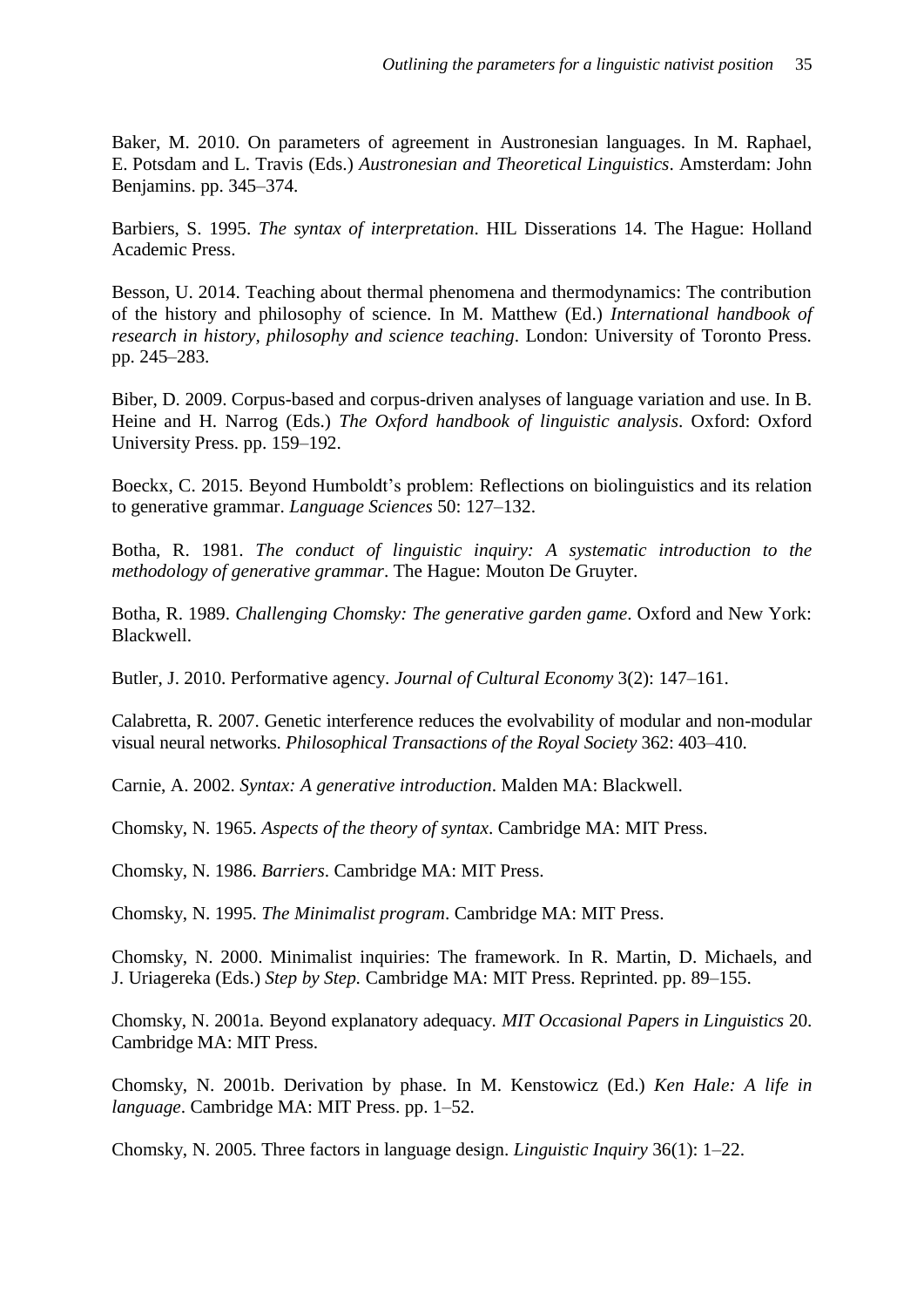Chomsky, N. 2007. Approaching UG from below. In U. Sauerland and H.-M. Gärtner (Eds.) *Interfaces + Recursion = Language? Chomsky's Minimalism and the view from semantics*. Berlin: Mouton de Gruyter. pp. 1–29.

Dawkins, R. 2004. *The ancestor's tale: A pilgrimage to the dawn of life (Kindle edition)*. Houghton-Mifflin.

De Vos, M. 2008. Deriving narrow syntax from principles of lexical organization. *Lingua*  118: 1864–1899.

De Vos, M. 2013. Afrikaans mixed adposition orders as a PF-linearization effect. In T. Biberauer and M. Sheehan (Eds.) *Theoretical approaches to disharmonic word orders.* Oxford: Oxford University Press. pp. 333–358.

De Vos, M. 2014a. The evolutionary origins of syntax: Optimization of the mental lexicon yields syntax for free. *Lingua* 150: 25–44.

De Vos, M. 2014b. Head movement is an artefact of optimal solutions to linearization paradoxes. *Stellenbosch Papers in Linguistics PLUS* 44: 23–48.

De Vos, M. 2014c. The spec-head vs head-spec asymmetry: Post-syntactic linearization and the embedded-topicalization paradox. *Stellenbosch Papers in Linguistics PLUS* 43: 81–117.

Dixon, R.M.W. 1988. *A grammar of Boumaa Fijian*. Chicago: University of Chicago Press.

Epstein, S. and N. Hornstein. 1999. *Working Minimalism*. Cambridge MA: MIT Press.

Fairclough, N. 2001. *Language and power*. London: Longman.

Farley, B. and W. Clark. 1954. Simulation for self-organizing systems by digital computer. *IRE Transactions on Information Theory* 4(4): 76–84.

Feyerabend, P. 1993. *Against method* (3rd ed.). London, New York: Verso.

Frankish, K. 2011. Cognitive capacities, mental modules, and neural regions. *Philosophy, Psychiatry, & Psychology* 18: 279–282.

Freidin, R. 2012. *Syntax: Basic concepts and applications*. Cambridge: Cambridge University Press.

Gold, M. 1967. Language identification in the limit. *Information and Control* 10(5): 447–474.

Goldman, S. 2015. *Science wars: What scientists know and how they know it.* Available online: http://www.thegreatcourses.com/courses/science-wars-what-scientists-know-andhow-they-know-it.html (Accessed June 2015).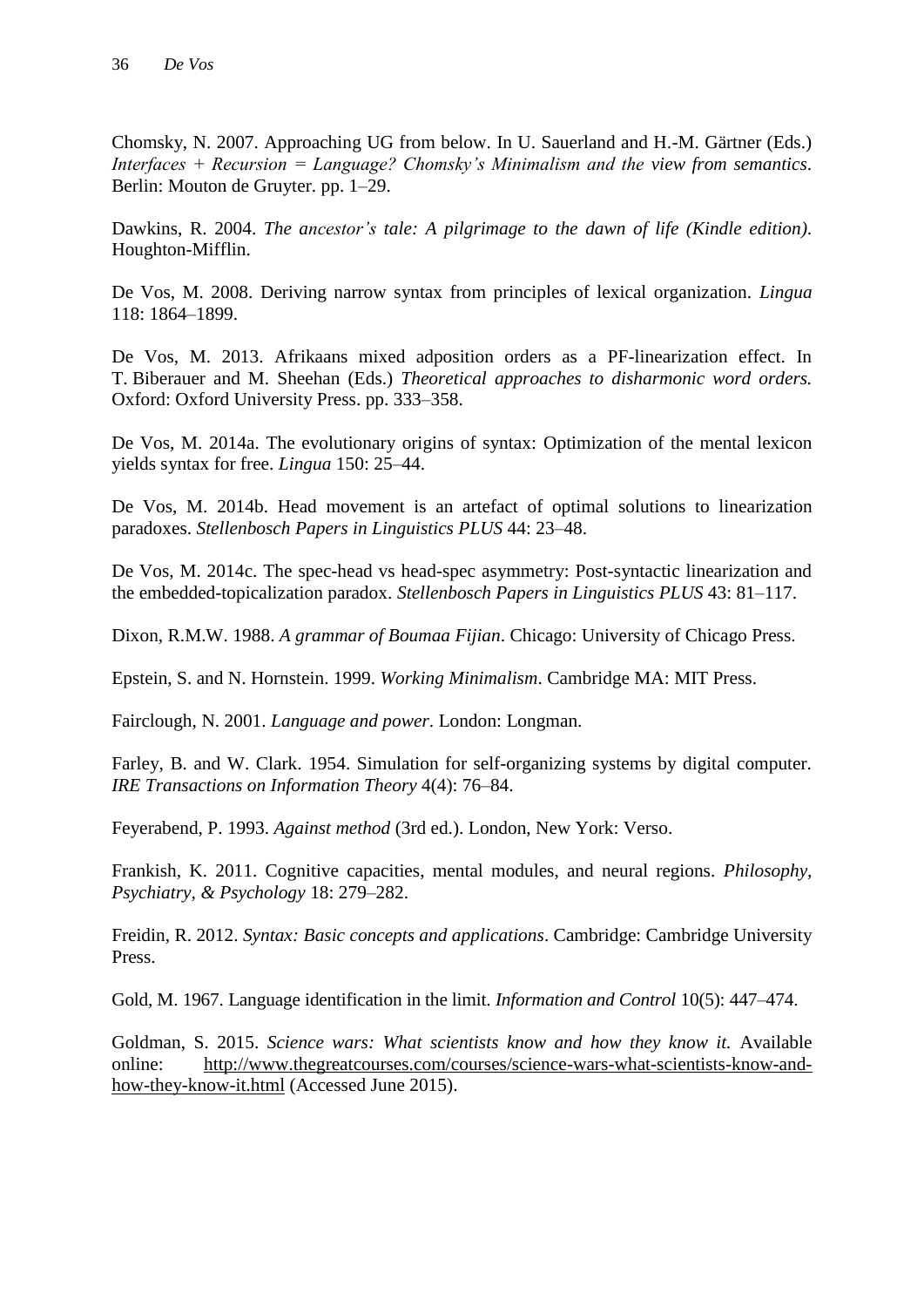Greenberg, J. 1966. Some universals of grammar with particular reference to the order of meaningful elements. In J. Greenberg (Ed.) *Universals of language*. Cambridge MA: MIT Press. pp. 73–113.

Greenberg, J., C. Osgood and J. Jenkins. 1963. Memorandum concerning language universals. In J. Greenberg (Ed.) *Universals of language*. Cambridge MA: MIT Publishing. pp. xv–xxvii.

Gregory, R. 1997. Knowledge in perception and illusion. *Philosophical Transactions of the Royal Society* 352: 1121–1128.

Grèzes, J., J.L. Armony, J. Rowe and R.E. Passingham. 2003. Activations related to "mirror" and "canonical" neuron in the human brain: an fMRI study. *NeuroImage* 18(4): 928–937.

Harris, R. 1993. *The linguistics wars*. Oxford: Oxford University Press.

Hauser, M. 1996. *The evolution of communication*. Cambridge MA: MIT Press.

Hauser, M., N. Chomsky, and T. Fitch. 2002. The faculty of language: What is it, who has it and how did it evolve? *Science* 298: 1569–1579.

Hofmeister, P., L. Casanto and I. Sag (To appear). Islands in the grammar? Standards of evidence. In M. Sprouse and N. Hornstein (Eds.) *Experimental syntax and the islands debate*. Cambridge: Cambridge Scholars Publishing. pp. 1–22.

Holmberg, A. 2000. Scandinavian stylistic fronting: How any category can become an expletive. *Linguistic Inquiry* 31(3): 445–483.

Holmberg, A. 2010. Parameters in minimalist theory: The case of Scandinavian. *Theoretical Linguistics* 36(1): 1–48.

Holmberg, A. and C. Platzack 1995. *The role of inflection in Scandinavian Syntax*. Oxford Univeristy Press.

Holmberg, A. and I. Roberts. 2014. Parameters and the three factors in language design. In M. Picallo (Ed.) *Linguistic variation in the minimalist framework*. Oxford: Oxford University Press. pp. 61–81.

Hubel, D. and T. Wiesel. 1962. Receptive fields binocular interaction and functional architecture in the cat"s visual cortex. *Journal of Physiology* 160(1): 106–154.

Jacobs, R. and M. Jordan. 1992. Computational consequences of a bias toward short connections. *Journal of Cognitive Neuroscience* 4(4): 323–336.

Jenkins, L. 2000. *Biolinguistics: Exploring the biology of language*. Cambridge: Cambridge University Press.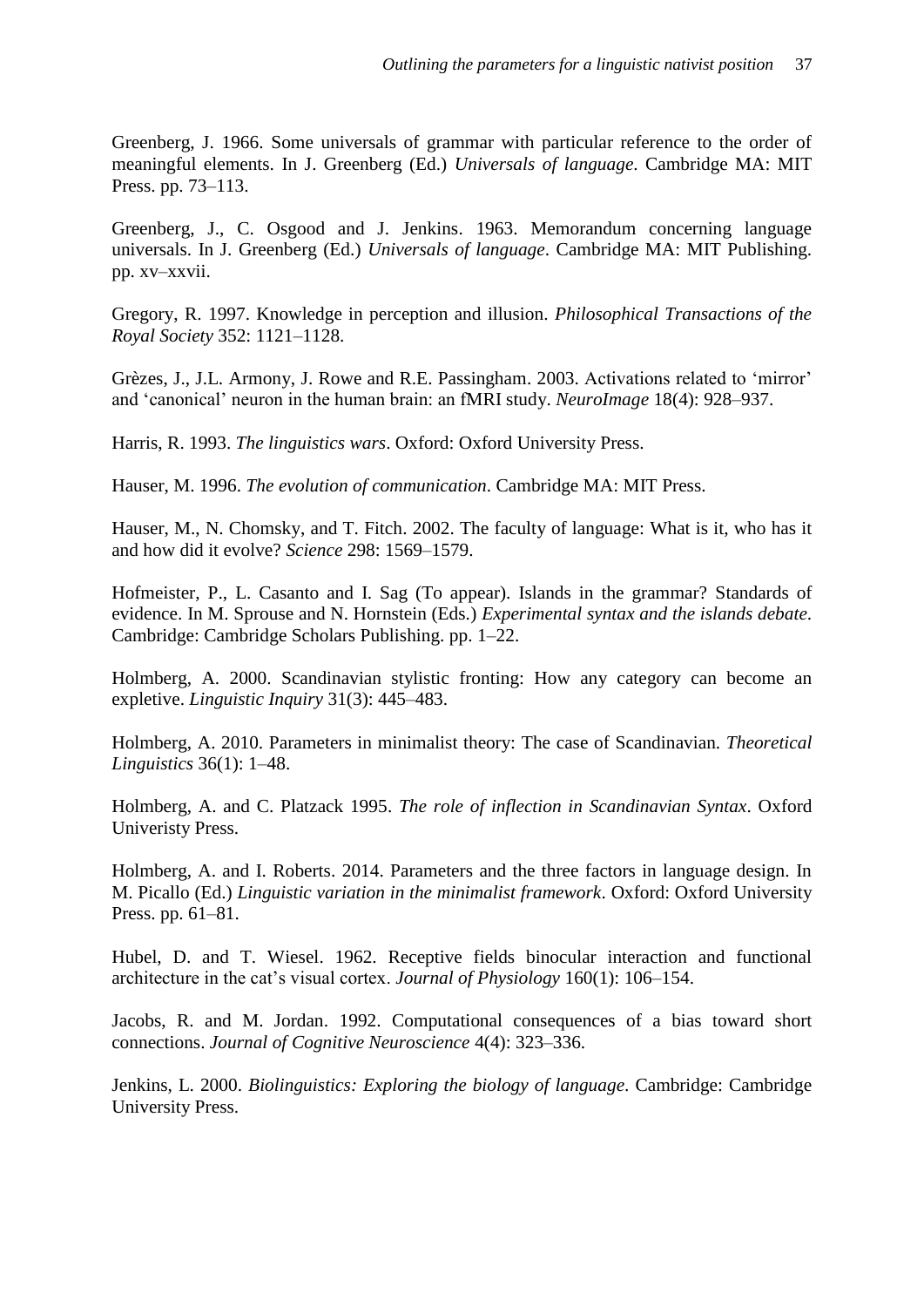Julien, M. 2002. *Syntactic heads and word formation: A study of verbal inflection*. New York: Oxford University Press.

Karmiloff-Smith, A., K. Plunkett, M. Johnson, J. Elman, and E. Bates. 1998. What does it mean to claim that something is "innate"? Response to Clark, Harris, Lightfoot and Samuels. *Theoretical Linguistics* 13(4): 588–597.

Kayne, R. 1994. *The antisymmetry of syntax*. Cambridge MA: MIT Press.

Kinyalolo, K. 1991. Syntactic Dependencies and the SPEC-Head Agreement Hypothesis in Kilega. PhD thesis, UCLA.

Langacker, R. 2012. Substrate, system, and expression: Aspects of the functional organization of English finite clauses in English. In M. Brdar, I. Raffaelli, and M. Žic Fuchs (Eds.) *Cognitive Linguistics between universality and variation*. Newcastle: Cambridge Scholars Publishing. pp. 3–52.

Lenneberg, E. 1967. *Biological foundations of language*. New York: John Wiley & Sons.

Lightfoot, D. 1993. Why UG needs a learning theory: Triggering verb movement. In C. Jones (Ed.) *Historical linguistics: Problems and perspectives*. Harlow: Longman. pp. 123–138.

Lightfoot, D. 2002. Grammatical approaches to syntactic change. In B. Joseph and R. Janda (Eds.) *The handbook of Historical Linguistics*. Malden MA: Blackwell. pp. 495–508.

Montague, R. 1974. *Formal philosophy: Selected papers of Richard Montague.* New Haven: Yale University Press.

Newmeyer, F. 2004. Againts a parameter-setting appraoch to typological variation. In P. Pica (Ed.) *Linguistic variation yearbook*. John Benjamins. pp. 181–234.

Newmeyer, F. 2005. *Possible and probable languages: A Generative perspective on linguistics*. Oxford: Oxford University Press.

Newmeyer, F. 2006. *A rejoinder to 'on the role of parameters in universal grammar: a reply to Newmeyer' by Ian Roberts and Anders Holmberg.* Available online: http://ling.auf.net/lingBuzz/000248 (Accessed 10 December 2015).

Newmeyer, F. 2014a. Getting the word out: The early generativists' multi-pronged efforts to diffuse their ideas. *Language* 90(1): 241–268.

Newmeyer, F. 2014b. Syntactic change: Between parameters and fuzzy grammar. In T. Åfarli and B. Maehlum (Eds.) *The sociolinguistics of grammar*. Amsterdam: John Benjamins. pp. 37–66.

Newmeyer, F. 2014c. Where do motivations compete? In B. MacWhinney, A. Malchukov and E. Moravcsik (Eds.) *Competing motivations in grammar and usage*. Oxford: Oxford University Press. pp. 299–314.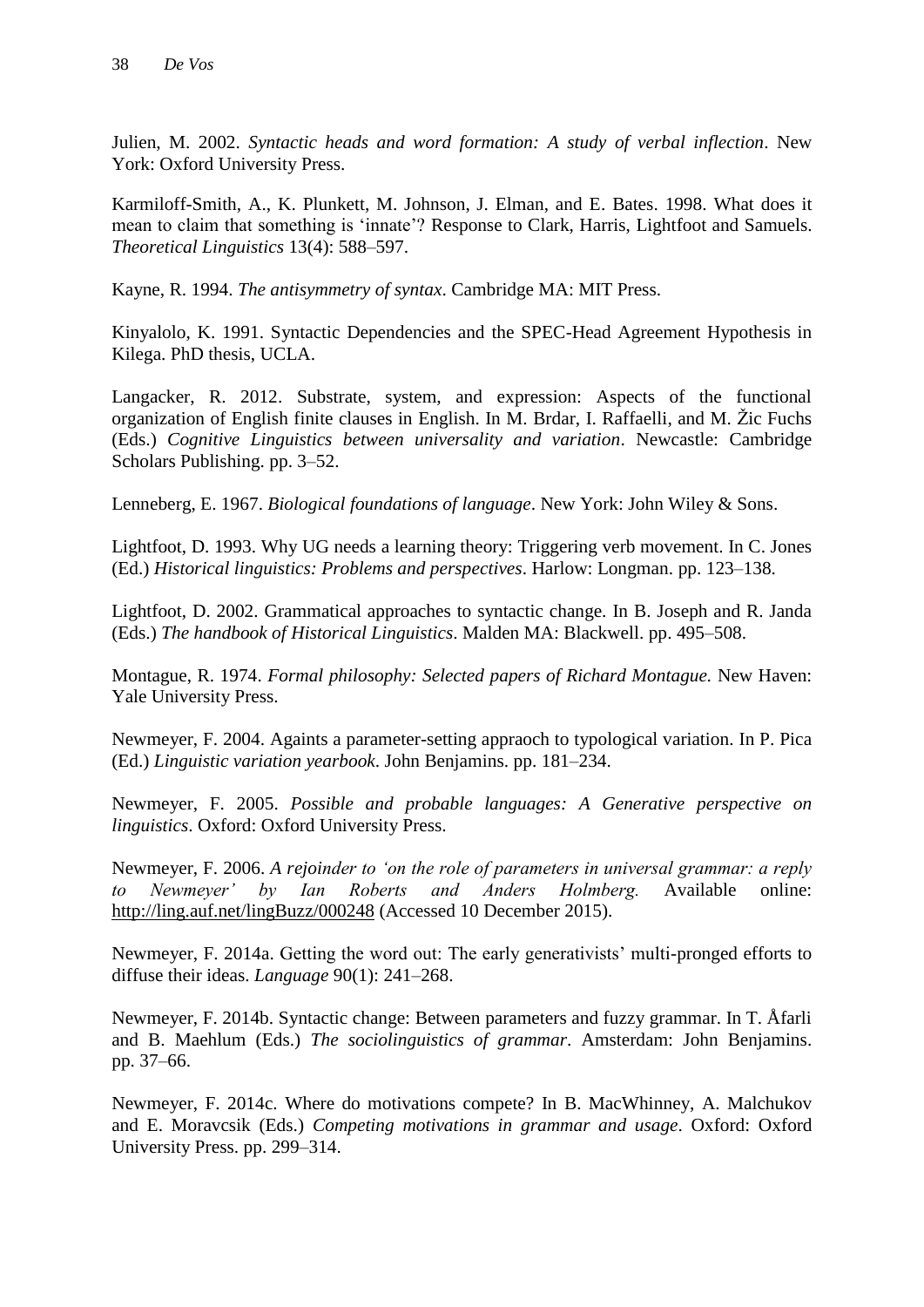Oosthuizen, J. 2000. Prepositions left and right in Afrikaans. *Stellenbosch Papers in Linguistics* 33: 67–90.

Piattelli-Palmarini, M. 2000. The metric of open-mindedness. *Natural Language and Linguistic Theory* 18(4): 859–862.

Pinker, S. 1994. *The language instinct: The new science of language and mind*. London: Penguin.

Pinker, S. 2003. *The blank slate*. London, New York: Penguin.

Pinker, S. and R. Jackendoff. 2005. The faculty of language: What's special about it? *Cognition* 95: 201–236.

Prinz, J. 2012. *Beyond human nature: How culture and experience shape our lives*. London, New York: Allen Lane.

Pullum, G. and B. Scholz. 2002. Empirical assessment of stimulus poverty arguments. *The Linguistic Review* 19: 9–50.

Ramachandran, V. 2011. *The tell-tale brain*. London: William Heinemann.

Reali, F. and M. Christiansen 2005. Uncovering the richness of the stimulus: Structure dependence and indirect statistical evidence. *Cognitive Science* (29): 1007–1028.

Rizzolatti, G. and L. Craighero. 2004. The mirror-neuron system. *Annual Review of Neuroscience* 27: 169–192.

Roberts, I. and A. Holmberg. 2005. On the role of parameters in universal grammar: A reply to Newmeyer. In H. Broekhuis, N. Corber, R. Huibregts, U. Kleinhenz and J. Koster (Eds.) *Organizing grammar: a Festschrift for Henk van Riemsdijk*. Berlin: Mouton de Gruyter. pp. 538–553.

Roedder, E. and G. Harman. 2015. *Moral grammar*. Unpublished manuscript. Available online: http://www.princeton.edu/~harman/Papers/Moral\_Grammar.pdf (Accessed 10 August 2015).

Ross, J. 1967. Constraints on Variables in Syntax. PhD thesis, Massachusetts Institute of Technology.

Sampson, G. 2001. *Empirical linguistics*. London: Continuum.

Scalise, S., E. Magni and A. Bisetto. 2008. *Universals of language today*. *Studies in natural language and linguistic theory.* Dordrecht: Springer.

Searle, J. 1969. *Speech acts*. Cambridge: Cambridge University Press.

Seuren, P. 2009. Concerning the roots of transformational generative grammar [review article]. *Historiographia Linguistica* 36: 97–115.